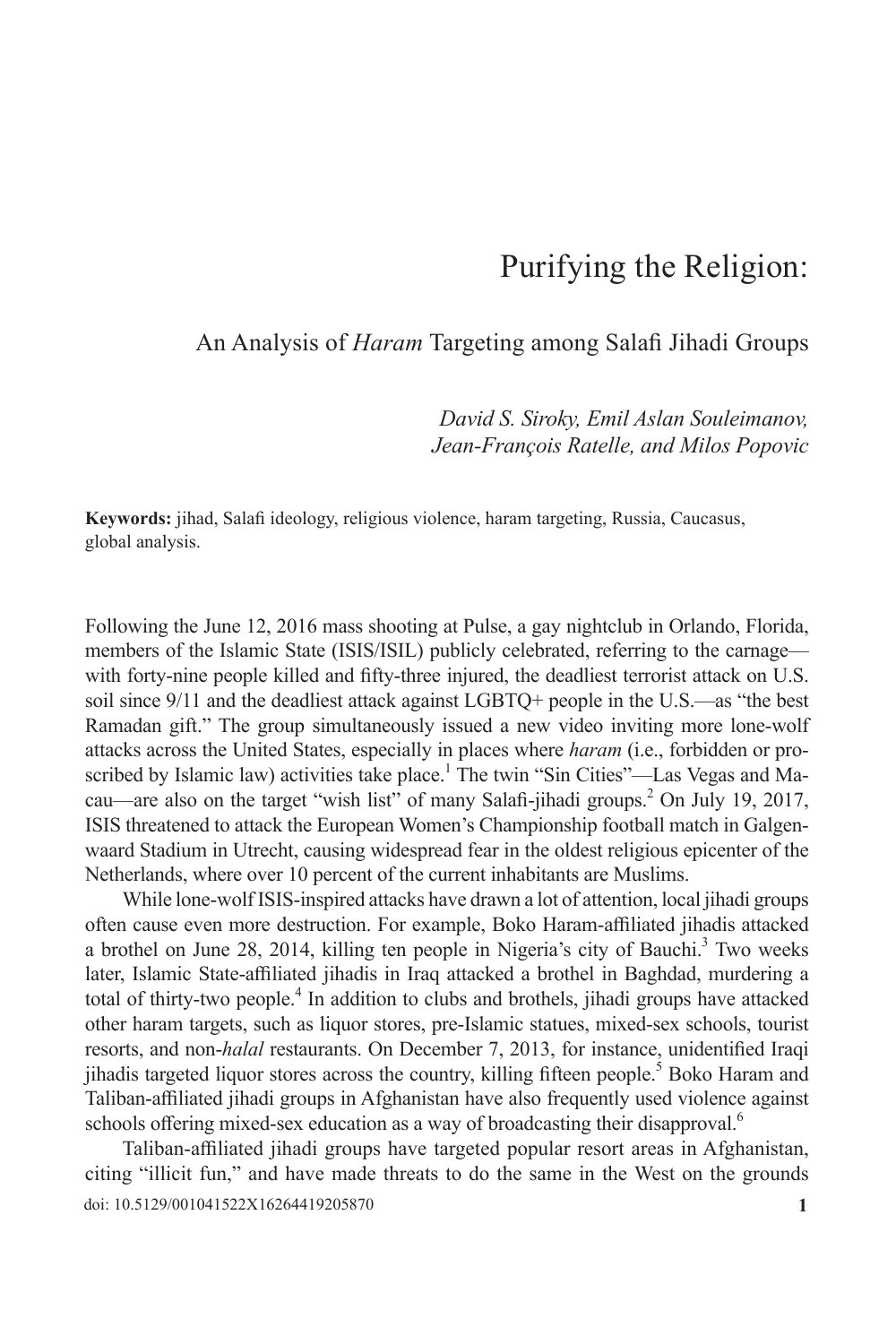that they are haram.<sup>7</sup> Jihadi groups across the Middle East have also targeted non-halal stores and restaurants that violate Islamic dietary rules with increasing frequency.<sup>8</sup> Asbat al-Ansar, a Salafi-inspired and Al Qaeda-linked terrorist group operating in Lebanon in the mid-1990s, routinely bombed non-halal restaurants and liquor stores, along with nightclubs, theaters, and hostile religious leaders.<sup>9</sup> As early as in the 1980s, Mujama al Islamiya, a vigilante group established by the controversial Sheikh Akhmed Yassin in Gaza, routinely attacked liquor stores, casinos, cinemas, and restaurants selling alcohol.<sup>10</sup>

However, haram targeting is not limited to the Middle East and Africa. In Russia, for example, *Kavkazskii uzel* reported that two bombs exploded in different "illicit" cafés in Khasavyurt, killing seven people in January 2011.<sup>11</sup> On August 4, 2013, another blast occurred in a store selling alcohol in Dagestan's capital city of Makhachkala.<sup>12</sup> One of the most infamous Dagestani jihadi groups, *Jamaat Shariat*, warned business owners that, if they do not stop their haram activities, "we'll set fire to your brothels, blow up places where you do haram, destroy your properties, and shoot at your stores and casinos, … [and] at your saunas, where adultery is practiced."<sup>13</sup>

Despite the attention that such attacks receive in the media, most haram targeting is much less violent, and not all Salafi-jihadi groups engage in haram targeting—indeed, most do not**—**and that raises a crucial question: Why do some Salafi jihadi groups engage in haram targeting whereas others avoid it? This article suggests that there is a clear logic to haram targeting that can be derived in part from the ethnic structure of Salafi-jihadi groups. Haram-centered violence, we posit, has the important function of uniting ethnically mixed jihadi groups by fostering a superordinate Islamic identity that is necessary for fighters to overcome collective action problems and ethnic divisions. As a result, leaders of ethnically-mixed Salafi jihadi groups are more likely to encourage haram targeting as a means of socializing recruits from distinct ethnic backgrounds into a unified fighting force. The observable empirical implication of this logic is that haram targeting is much more common among ethnically-mixed groups than among homogenous ones.

The article develops and tests this core proposition against alternatives using two original datasets. First, drawing on ethnographic fieldwork along with roughly 200 original interviews, we developed a unique dataset of all jihadi groups and haram attacks (against liquor stores, casinos, and bathhouses) in Dagestan between 2010 and 2014.14 We draw on original interviews with ex-jihadi combatants in Dagestan, eyewitnesses of haram targeting, and members of the Ministry of Internal Affairs (MVD) and the Federal Security Service (FSB) to provide additional insight and context on the logic of haram targeting. Second, we created a cross-national sample covering all Salafi jihadi groups across the globe operating between 1998 and 2015, which enables us to offer the first global assessment of haram targeting.

**2** We selected Russia's peripheral region of Dagestan for an in-depth study of haram targeting because it hosts numerous jihadi groups that have engaged in a large number of haram attacks as well as some that have done so only rarely, or not at all. Compared to many other places in the world, Dagestan witnessed a significant amount of haram targeting, especially in the years 2010–2014, and also exhibits immense internal variation among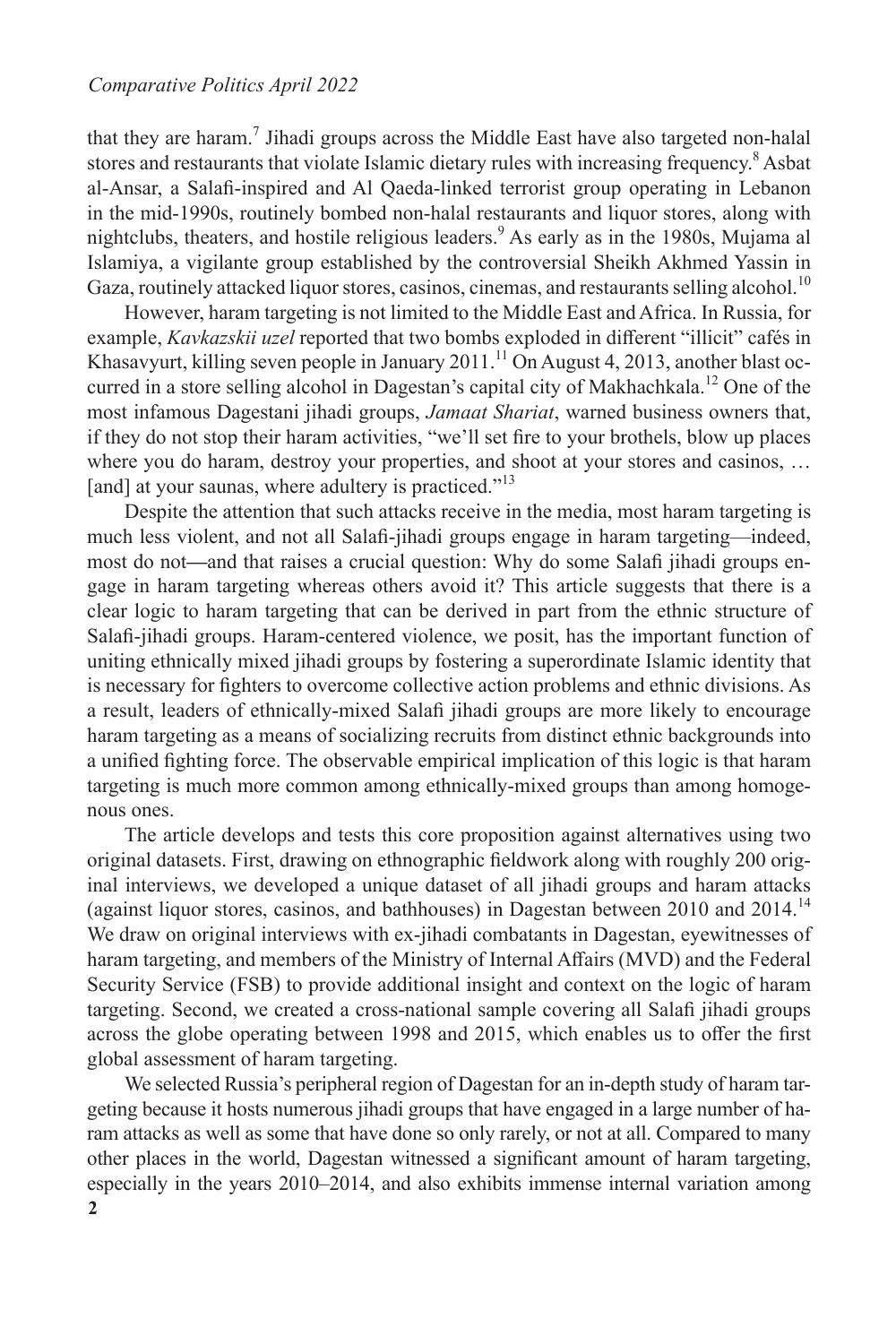the various *jamaats* that can be used to assess the theory. Dagestan is also a multi-ethnic polity, composed of fourteen major ethnic groups and more than thirty local languages, including the Russian language as its *lingua franca*. Since the early 2000s, the republic has faced an upsurge of Islamic insurgent violence, driven largely by local factors.<sup>15</sup> Following Moscow's successful counter-insurgency campaign and the emigration of hundreds of young Salafists to live under the Islamic State in Syria and Iraq, the local insurgency has significantly receded.<sup>16</sup> This wave of departures underlined long-lasting religious tensions between the Russian state-sponsored form of Islam and the Salafi communities within Dagestan, often depicted by the government as extremist groups.

As a clan-based society, political and religious groups in Dagestan have to overcome cleavages and engage with multiple identities in order to pursue collective action. After the fall of the Soviet Union, one solution to these challenges was the creation of a consociational model of power-sharing that sought to "manage" ethnic and clan tensions between Avars, Dargins, Laks, Kumyks, and other less numerous ethnicities.<sup>17</sup> Overcoming conflicts and grievances among the republic's main ethnic groups has been one of the main challenges of Dagestan's political system. Similar difficulties can be observed inside insurgent and religious groups, where ethnic and clan-based identities have often conflicted with the need for a common identity among the fighters.

For these reasons, studying haram targeting in Dagestan, especially during this time period, affords an opportunity to leverage original micro-level data for theory-testing. We complement this in-depth analysis with a new disaggregated global dataset on haram attacks among jihadi groups across the entire universe of locations where jihadi groups operated (e.g., Iraq, Pakistan, Afghanistan, Somalia, and Nigeria) from 1998 to 2015.18 This serves to provide a sense of the extent to which the in-depth Dagestan results have external validity.

#### **Salafi-Jihadi Violence and Haram**

In response to the increasing destruction caused by Salafi-jihadi organizations, scholarship on jihadi violence has grown substantially.<sup>19</sup> Whereas there was once a dearth of research, there is now an abundance of studies on different dimensions of Salafi jihadism: the pathways of individual radicalization,<sup>20</sup> motivations to join or exit jihadi groups,<sup>21</sup> the logic of jihadi-based suicide terrorism,<sup>22</sup> as well as the jihadi ideology,<sup>23</sup> networks,<sup>24</sup> financing,  $25$  and targeting.  $26$ 

Previous research on terrorist targeting suggests that religious ideology shapes the decision to attack "soft targets" (generally understood as undefended objects and civilians), $^{27}$  but there is no study addressing the phenomenon of jihadi violence against haram targets, a specific form of soft target that embodies behaviors and goods considered sinful, unlawful, and forbidden according to Salafi ideology and doctrine.<sup>28</sup> While there are many anecdotes and newspaper articles about haram attacks, to the best of our knowledge there has not yet been a systematic analysis of haram attacks among Salafi jihadi groups, either in one region or globally.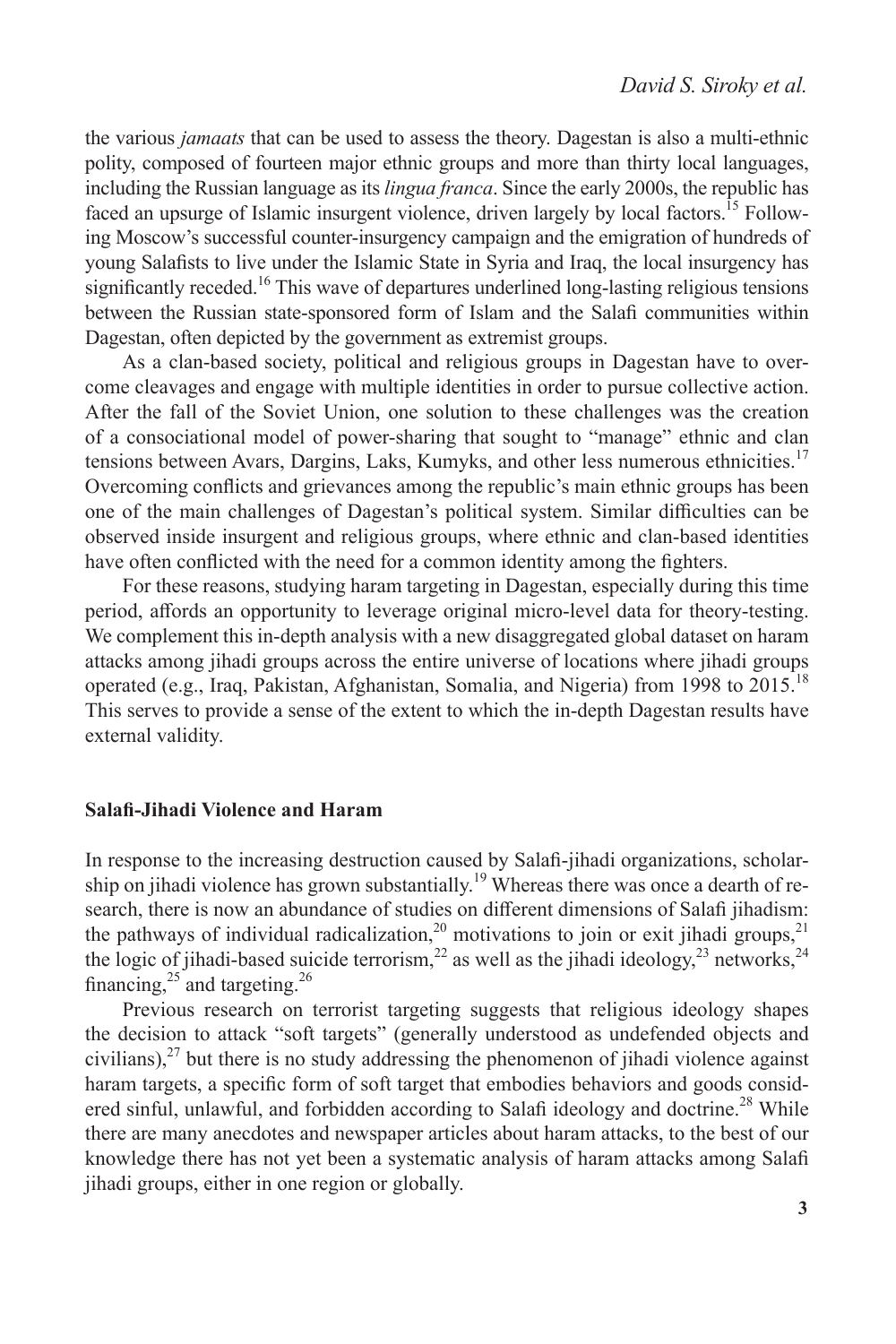The Salafi movement has haram targeting—including by violent means—engrained in its origins, and it emerged as such to cleanse the religion of everything inconsistent with its understanding of the Islamic dogma.<sup>29</sup> It calls for a strict and literal reading of Muslim holy texts.<sup>30</sup> Theologically, Salafis advocate the closest observance of monotheism (*tawhid*). Proponents of the Salafi doctrine refer to themselves as believers in the unity of god (*muwahhidun*) and refuse to acknowledge any other source of identity (e.g., ethnicity, class, tribe, and race) than their religious identity as part of the global *umma*  (the community of fellow Muslim believers). Proponents of Salafi-jihadism call for the establishment (or revival of the state from the late Mohammad era and its successors) of an Islamic theocracy based on Islamic law (*shariah*) and emphasize the fight against infidels (*kuffar*)*,* hypocrites (*munafiqun*)*,* and apostates (*murtaddun*). In order to purify Islam and return it to the path of their righteous forefathers (*as-salaf as-salih,* hence the term "Salafism"), Muslims have to put an end to pre-Islamic practices (*jahiliyya*) as well as later innovations in Islam (*bid'a*)*.* Most famously, Salafi-jihadis have emphasized the need for a "holy war" or struggle (*jihad*), which specifically targets anyone and anything that is considered haram. $31$ 

As a puritanical branch of Sunni Islam, Salafism is notorious for its uncompromising stance towards haram*,* especially compared to the more relaxed attitudes of other interpretations of Sunni Islam. Islamic tradition invokes the term haram to describe the unlawful, immoral, and forbidden practices stipulated in the Quran and in the *Sunnah*. 32 These practices include, but are not limited to, adultery, premarital sex, mixed-sex communication (unless between close relatives), gambling, homosexuality, and prostitution. They also prohibit the consumption of pork and alcohol, or any non-halal food. In addition to these practices uniformly deemed haram according to most Islamic scholars, Salafi doctrine also outlaws tobacco, music, dancing, singing, and other forms of "illicit fun."<sup>33</sup>

In other words, the Islamic juridical framework recognizes degrees of haram, and this shapes both how jihadis and broader society perceive these acts. Some behaviors and acts are considered *makrooh* (disliked by God), whereas others are considered explicitly haram (forbidden by God). Most Muslims categorize smoking, for example, as makrooh rather than haram. Within the haram category, these acts can be divided into major sins (*kabira*) and minor sins (*saghira*), and these can be further divided between those acts that hurt only the individual who is doing them (*zatihi*) versus haram acts that hurt all of society (*ghairihi*). These distinctions are not merely theoretical, but can have a tangible impact on how the haram act is perceived by its audience, and on its utility for the perpetrators of haram violence. While it is important to understand the full scope of the concept of haram*,* it is equally crucial to point out that it is understood differently by various Salafi-jihadi groups across cultural contexts. In Dagestani jamaats, haram is primarily centered around alcohol consumption, which represents a critical social problem, whereas in other regions jihadis are focused on purifying the religion from other pressing issues.

Given the centrality of haram to Salafi ideology, and yet the massive variation in the extent to which haram targeting is used, it seems clear that a careful examination of the extent to which the various Salafi jihadi groups around the world engage in haram targeting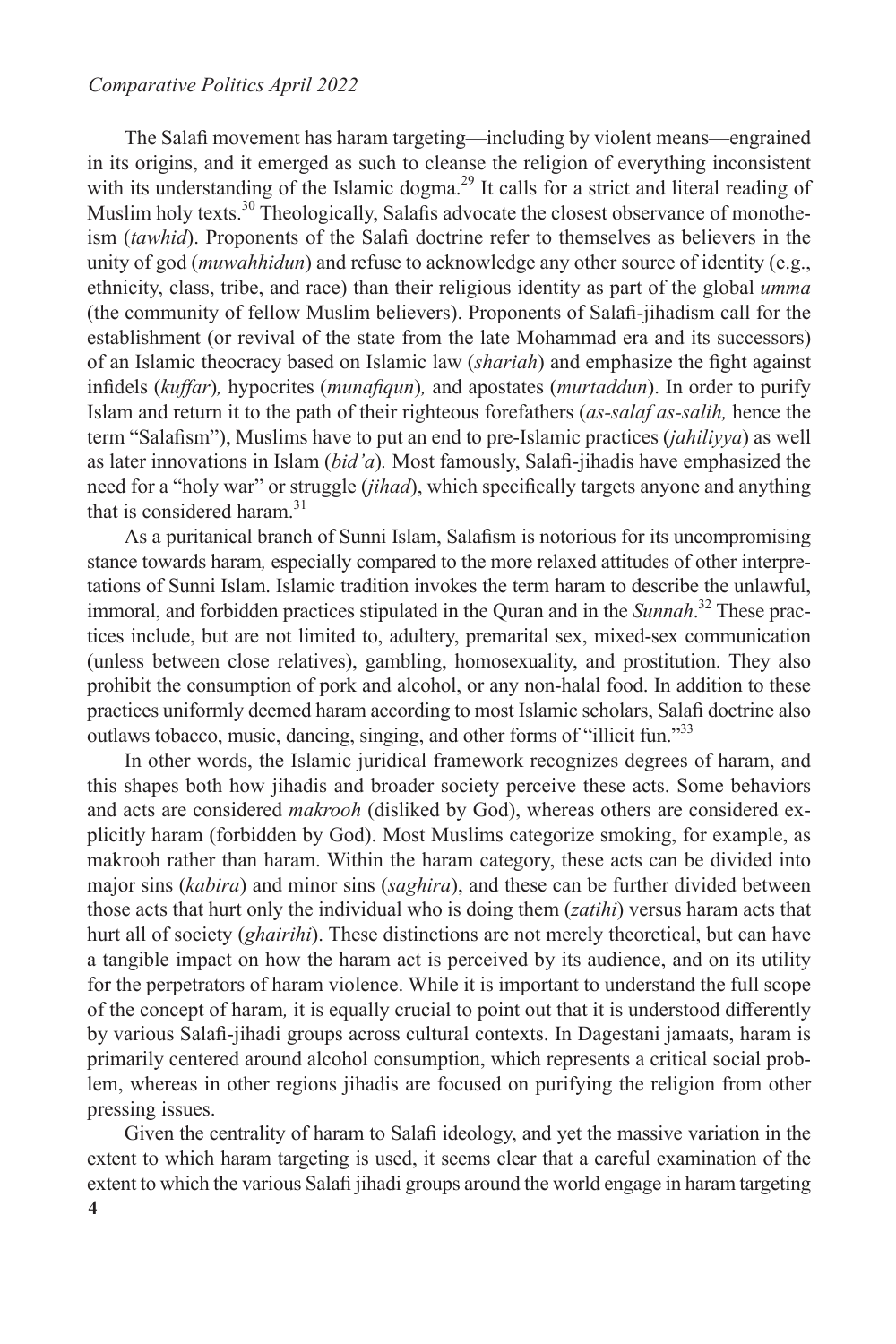is warranted. This study investigates why some jihadi groups use violence against places, people, and practices deemed haram*,* whereas other jihadi groups refrain from it.

#### **Related Literature and Theory**

Martin writes, "Terrorists select their targets because of their symbolic and propaganda value. High-profile, sentimental, or otherwise significant targets are chosen with the expectation that the target's constituency will be moved, and that the victims' audience will in some way suffer."<sup>34</sup> Examples include embassies and diplomatic personnel, international symbols, symbolic buildings and sites, emblematic people, and personnel carriers.<sup>35</sup> In general, experts on terrorism suggest that terrorist targets are selected to "inform, educate, and ultimately rally the people behind the revolution."<sup>36</sup>

Building on this work, other scholars have focused on the ideologies of terrorist groups and how they shape their perception of enemies, while also determining who or what is considered a legitimate target.<sup>37</sup> Asal et al. examine the role of ideology in target selection—specifically, religious ideology—and focuses on civilian targeting.<sup>38</sup> Religious terrorism is distinct from other kinds of terrorism because it emphasizes divine punishment and redemption, $39$  so targets are selected because they represent "the forces of evil." Juergensmeyer links religious violence to the targeting of "evil" civilians, objects and practices.40 Salafi jihadis, like other religious fundamentalists, appeal to a godly rather than to a worldly judge to legitimize their target selection.<sup>41</sup> While religious ideology fuels haram targeting, and haram is an explicitly religious concept central to Salafi jihadism, it is also not the whole story, since we clearly observe variation in haram targeting among Salafi jihadi groups that share the same ideology. If more religiously oriented jihadis were more likely to engage in more haram targeting, and also more attracted to ethnically-mixed jamaats, it might be difficult to disentangle these reasons. While we cannot think of a reason why more religiously oriented jihadists would be disproportionately drawn to ethnically-mixed jamaats, we do know that, in Dagestan, some of the most religiously fundamentalist (purist) groups were mono-ethnic rather than mixed-ethnic jamaats, and further that these groups largely refrained from haram attacks.42 Purist rural jamaats led by Salafi-jihadi icons were, if anything, more likely to attract religious fundamentalists. Although religious ideology is clearly important, if it were the whole story behind target selection, haram targeting would be far more widespread than it is among Salafi jihadi groups. $43$ 

In practice, haram-targeted violence is rare (and typically not as brutal as the events that have captured headlines), and usually too limited in scope and intensity to defeat the opponent outright and generate substantial political change.44 Instead, haram targets operate as largely non-verbal messages; like other forms of terrorism, the power of haram targeting is primarily psychological and sociological.45 It both serves to send a signal to the local population and, at the same, to cohere a group of fighters from different ethnicities around a central religious objective, fostering group solidarity that will help them overcome collective action problems.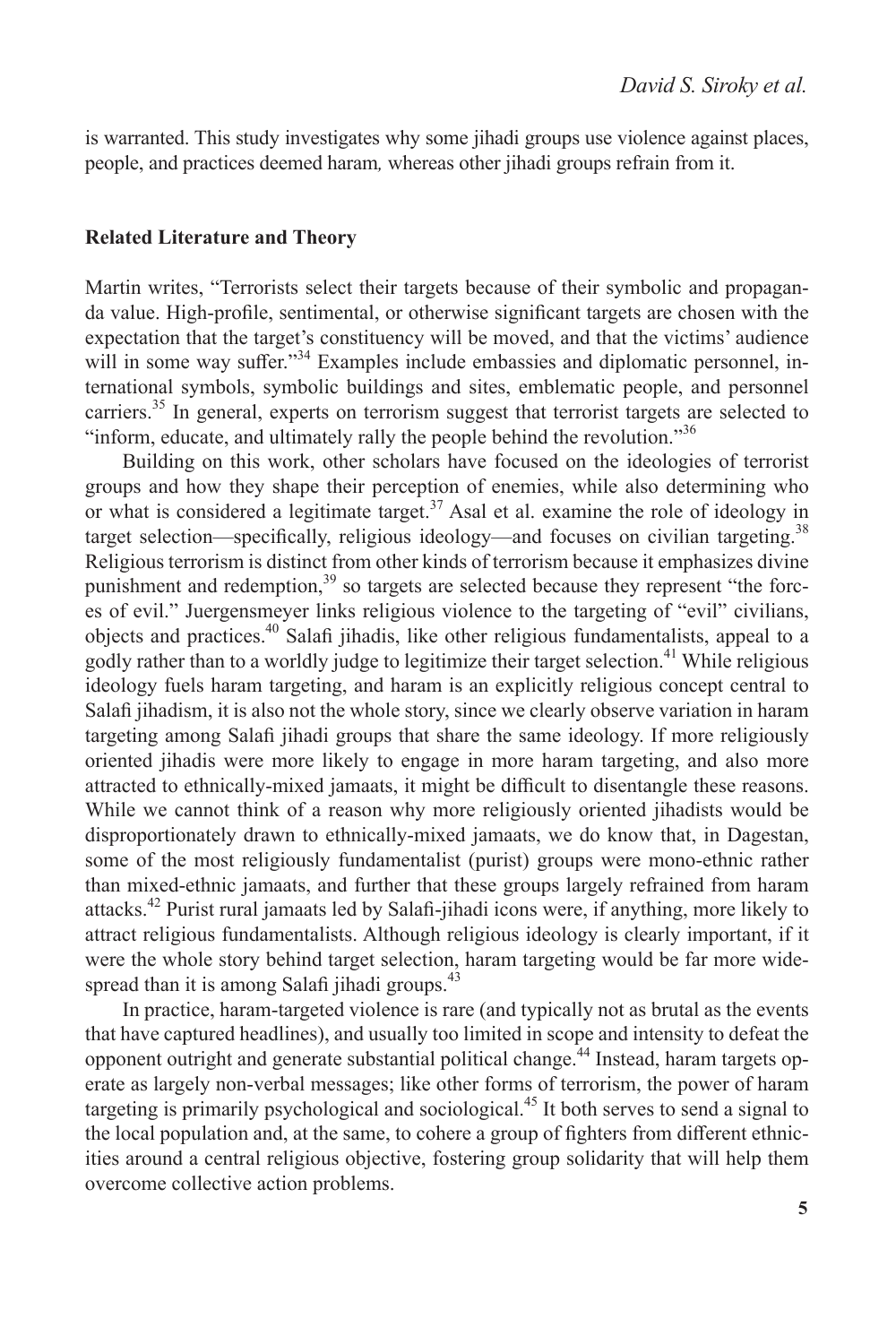One might wonder whether the reason some groups engage in more haram targeting is that they cannot control, monitor, or sanction their rank-and-file members well. This "organizational control" approach has been used successfully to understand the use of violence and civilian targeting,<sup>46</sup> and could be applied to understanding and explaining variation in haram targeting. Abrahms and Potter, for example, argue that decentralized groups face more principal-agent problems in which the rank-and-file fighters that are subordinated to weak leaders are more likely to target civilians.<sup>47</sup> By this logic, targeting decisions often come from the bottom-up, sometimes in defiance of the leaders' preferences. There is, however, an important distinction between the logic of civilian targeting, which is usually a mix of strategy and pillaging, and haram targeting, which is almost always an intentional strategy with a very specific religious message, and rarely the result of recklessness or "bad apple" soldiers. Moreover, haram attacks are rare, especially compared to civilian victimization, which occurs in nearly all civil wars. Haram targeting is, of course, also limited to civil wars with Muslim combatants. Further, even among such conflicts, it is restricted to those with a Salafi-Jihadi ideology, which is a minority, and only a fraction of Salafi jihadi groups actually engage in haram targeting.

Ethnographic research with former Dagestani jihadi also indicates that the *amirs* (commanders) of jamaats were the principal decision-makers. According to an ex-jihadi, ordinary jihadis were usually treated as "infantry [*soldaty*], with the leadership [*nachal'stvo*] making decisions about what to do, how to do, who to kill and ally yourself with [...] how to make or spend money. Our role was auxiliary [*vspomogatel'nyi*]."<sup>48</sup> Akhmet Yarlykapov, a reputed Russian-Dagestani anthropologist and an expert on the regional insurgency, observed this pattern across the North Caucasus jihadi groups and elsewhere. According to Yarlykapov, ordinary jihadists in Dagestan were subject to all sorts of manipulation and rarely in charge of anything beyond fulfilling tasks ascribed to them by the jamaat leadership: "matters of importance were concentrated in the hands of *amirs*."49 The leadership of jihadi groups decided to socialize recruits using haram targeting, mostly in ethnically diverse jamaats*.* 50 In short, low-level members in jihadi groups did determine whether or which haram targets to attack.

Rather than religious infusion per se or principal-agent problems,<sup>51</sup> this article suggests that the ethnic composition of jihadi groups influenced their likelihood of using of haram attacks. We hypothesize that ethnically mixed jihadi groups are more likely to engage in haram attacks because a critical function of haram targeting is to help overcome conflicting ethnic and clan-based loyalties in mixed Salafi-jihadi groups, which can impede collective action in the future (for instance, if members are unwilling to hit targets where their ethnic kin reside). This is particularly true in a multi-ethnic setting.<sup>52</sup> By confronting a common enemy, we argue that leaders in jihadi groups sought to overcome the more parochial identities of their members and create a greater group solidarity. As a cohesion-building exercise, haram targeting, therefore, focused on what united the different ethnicities—Islam and the umma—rather than on what divided them.

**6** Attacking haram sites can help cement the group by providing a sense of godly purpose, fostering solidarity among members, and unifying recruits from different ethnic groups. Among the various opportunities for violence, haram targets foster a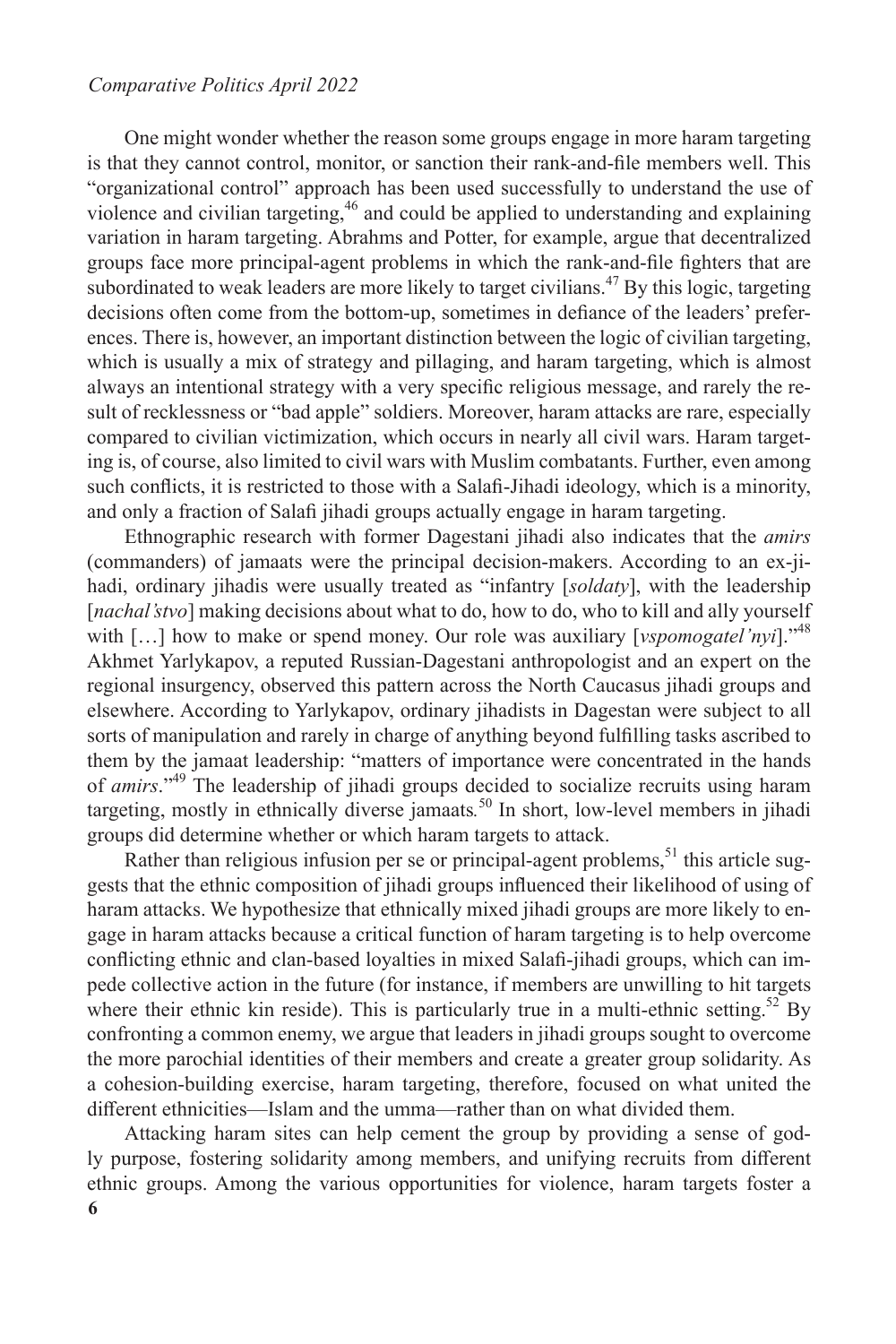superordinate religious identity that transcends ethnicity while serving as a bonding experience for young fighters. Through these mechanisms, haram targeting can help to overcome collective action problems that are frequently greater in more diverse groups. For these reasons, we surmise, haram targeting is more often used as a strategy by the leadership of multi-ethnic jamaats*.* <sup>53</sup> Consistent with this logic, we hypothesize that:

> *H<sub>1</sub>*: Multi-ethnic Salafi jihadi groups will be more likely than mono-ethnic ones to use haram targeting.

In the next section, we examine this proposition using new data and interviews from ethnographic research in Dagestan; after that, we use a new disaggregated global dataset to assess its external validity.

#### **Data and Methods**

Using new data on all known incidents of haram-centered violence over a fifty-month period, from May 17, 2010 to July 27, 2014 in Dagestan, we systematically examine the role of ethnic diversity in jihadi groups in haram targeting. We select 2010 as the start date because it coincides with the date when *Jamaat Shariat*, 54 Dagestan's largest jihadi network, began disseminating leaflets across the republic, declaring war on those involved in "seeding spoiled morals and multiplying sins."<sup>55</sup> During this fifty-month period, we identified forty-one distinct haram attacks (out of a total of 386 terrorist attacks in total),<sup>56</sup> and approximately thirty-six unique Salafi-jihadi groups and subgroups. Each incident was verified in two Russian-speaking trackers of jihadi activities in Dagestan: *The Caucasian Knot* (*Kavkazskii Uzel*)*,* an Internet news portal specializing in the Caucasus, and *Chernovik*, a Dagestani daily. After identifying all mentioned events, we further validated them through other media outlets (*Dagestanskaya Pravda*, *RIA Dagestan*, and *Makhachkalinskie izvestiya*), together with Dagestan-based jihadi groups' websites, such as *vdagestan.com*, *ummanews.com*, and *kavkazcenter.com,* to confirm the haram attack and to fill in any available details.

In addition, we also draw on numerous interviews conducted over the last ten-year period with ordinary Dagestanis living in both rural and urban areas where insurgent groups have operated. Our interviews cover a broad set of demographic groups inside Dagestan, including Soviet and post-Soviet educated Dagestanis, men and women, and various social classes (e.g., intelligentsia, religious figures, businessmen, human rights workers, journalists, manual workers, farmers, and retirees). Each interview lasted between thirty minutes and two hours and focused on the causes and dynamics of insurgent violence in Dagestan, as well as ethnicity and religion. Regarding the identification of the perpetrators, we asked at least two informants from different groups to independently code each attack and its perpetrator.<sup>57</sup>

In the period from February to June 2017, we conducted an additional series of twenty follow-up interviews with our informants using various internet-based communication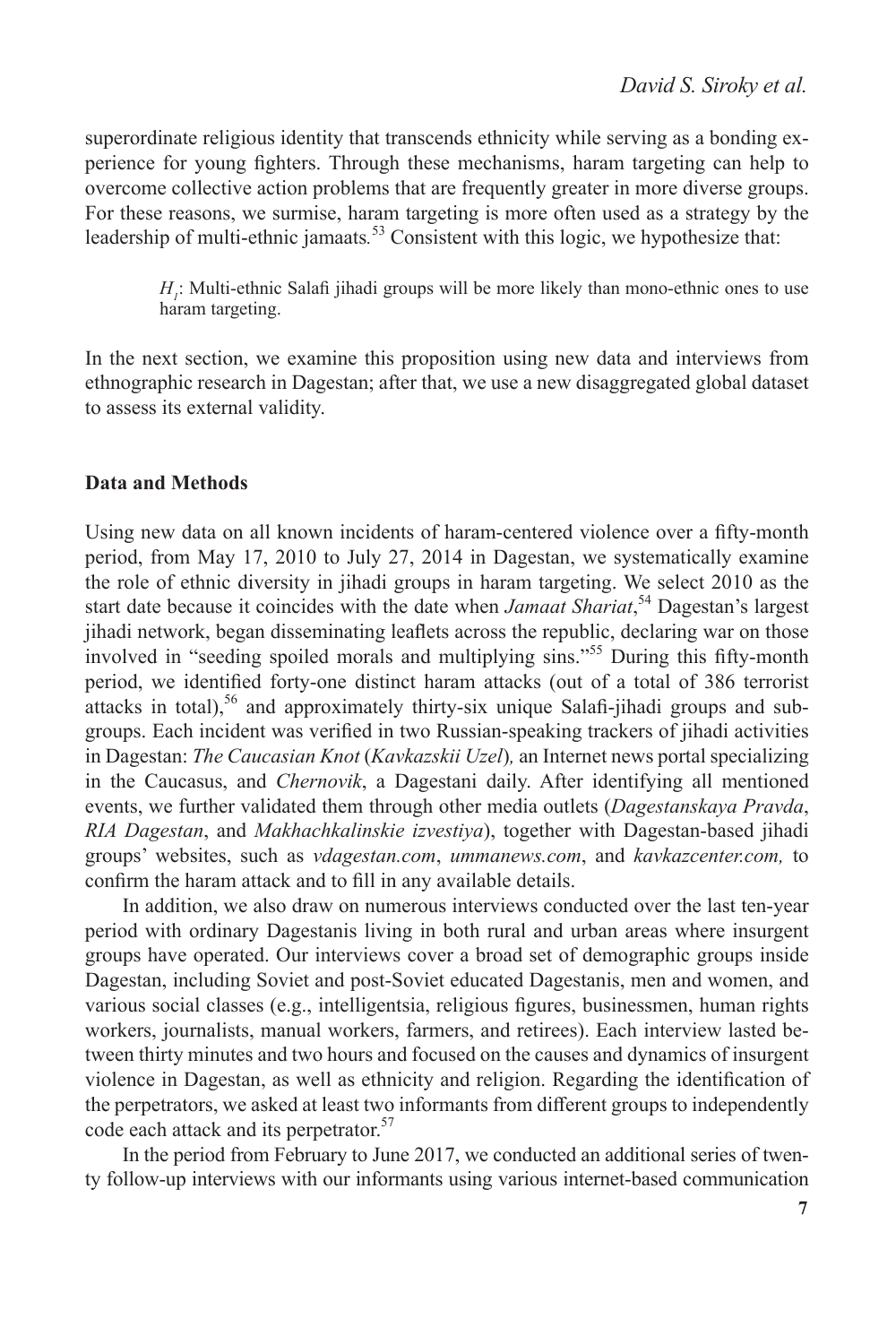channels (WhatsApp, Skype, Signal, Viber, etc.). The bulk of these interviews were conducted with former jihadis from Dagestan; a minority was conducted with current jihadis from Dagestan. Experts on jihadi violence in Dagestan, including local journalists, scholars, politicians, and officers of the Dagestani Ministry of Interior and the Federal Security Service, were also consulted. Interviews with former and current jihadis were conducted both inside and outside Dagestan in Istanbul, Tbilisi, and Prague, where multiple ex-combatants now live.<sup>58</sup> Interviews were conducted in most major Dagestani cities (including Makhachkala, Kaspiysk, Derbent, Khasavyurt, Izberbash, and Buynaksk) as well as in rural areas where insurgents were active (such as Karabudakhkentsky, Gergebilsky, Gunibsky, Levashinsky, Shamilsky, Tabasaransky, and Untsukulsky districts).

To the best of our knowledge, the final dataset of haram attacks in Dagestan is the most complete and accurate set of haram terrorist incidents in a single region, validated by multiple independent sources, and with relatively detailed information regarding attacks, the perpetrators of violence, and the characteristics of each jamaat.

#### **Ethnicity and the Logic of Haram Targeting in Dagestan**

Dagestan's rural jihadi groups largely operate on a territorial-clan (tukhum) basis.<sup>59</sup> Given the salience of tukhum-based kinship in the republic's rural areas, authorities and law enforcement are often manned by the members of the same family (or clan) as the members of locally operating jihadi groups.<sup>60</sup> Endogamy, pervasive in Dagestan's rural areas, reinforces these clan and ethnic loyalties. With Dagestan's ethnic groups numbering from a few thousand to several hundred thousand members, many co-ethnics are close or distant relatives. Moreover, against the backdrop of Dagestan's highly ethnically fractionalized society, ethnicity serves as the principal source of self-identification, with its relevance stretching well beyond established kinship ties. In their quotidian lives, individuals place enormous importance on ethnicity in general, and ethnic solidarity in particular: marriage, communal life, employment, and politics all revolve around the notion of ethnicity-centered in-group solidarity.<sup>61</sup> As many Dagestanis have confessed, ethnicity is seen as an extended family mainly because in the not-too-distant past, members of the republic's ethnic groups were all relatives.<sup>62</sup>

Ethnicity has retained its significance even among regional jihadi groups, both in Dagestan and across the multiethnic North Caucasus.<sup>63</sup> Some jamaats are dominated by Avars and others by Kumyks, Laks, Dargins, and Lezgins, whereas other jamaats are ethnically mixed. While targeting relatives is considered taboo in Dagestani society, killing a co-ethnic, although less extreme, is also frowned upon, due to the widespread view in Dagestan of ethnic groups as a form of extended kinship. This attitude, while pervasive throughout Dagestan, is particularly strong in the more rural areas where ethnicity is most closely interwoven with kinship and most, though certainly not all, jamaats tend to be monoethnic.

**8** Rural and mono-ethnic jamaats do sometimes target military, civilian, and other soft targets outside of their areas of operations, including in major cities and other rural areas, but compared to urban multi-ethnic jamaats, rural mono-ethnic jamaats tended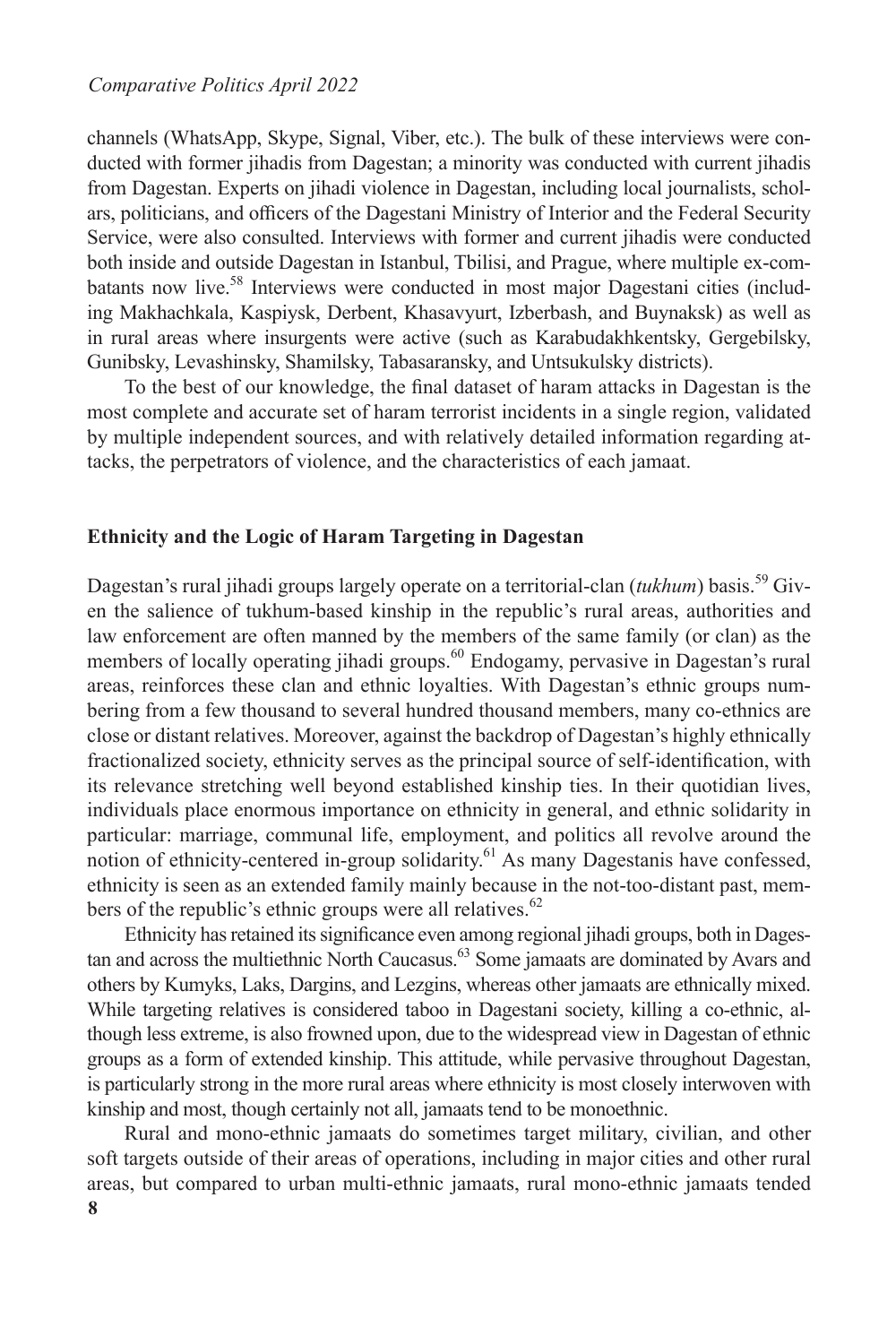to strike against haram targets less frequently, even when they had the capacity and opportunity to do so. Although haram businesses are more widespread in urban areas, it is important to appreciate that they also exist in rural areas and are typically even easier to attack compared to urban areas since there is less security. Yet, as an empirical matter, mono-ethnic jamaats almost never attacked haram targets in their own rural areas. An insurgent supporter from a remote village in mountainous Dagestan explained how local haram is mostly addressed:

> In villages like this one, everyone knows everyone. Forest brothers don't need to target "bad" Muslims; we ensure that fellow villagers respect Islam, their families, and themselves. We know who smokes, drinks, or gambles. If they want to engage in sinful behaviors, they can leave and live in Makhachkala. If not, we can take care of them. They would not dare do that in public here!<sup>64</sup>

By contrast, multi-ethnic jamaats do engage in a significant amount of haram targeting in their own backyard (mostly in cities) and (to a lesser extent, for some of the reasons just mentioned) in rural areas. This further underscores that the dynamics we describe in Dagestan are not as much attributable to the greater density of haram targets in urban areas, or to other urban-rural differences, so much as they are to the ethnic composition of the jamaat itself and to the leadership's decision in ethnically-mixed jamaats to select haram targets.

In our dataset, we identified thirty-six insurgent groups active in Dagestan during the period of our study, including twelve mono-ethnic groups<sup>65</sup> and twenty-four multi-ethnic<sup>66</sup> groups. From that population, we identified twenty-four jamaats that engaged in haram attacks (five were mono-ethnic and nineteen multi-ethnic). Even accounting for the fact that there are twice as many multi-ethnic jamaats as mono-ethnic ones in Dagestan (twenty-four versus twelve), multi-ethnic jamaats have carried out nearly four times as many attacks as mono-ethnic groups (thirty-three versus nine over the fifty-month period, or 6.6 versus 1.8 attacks per year).

One of the key reasons for this disparity seems to be that the leaders of multiethnic urban jamaats were concerned with the need to overcome the strong ethnic identities among group members by fostering a uniform Salafi-jihadi identity. As one former jihadi observed, "disputes have often been conditioned by [ethnic] nationalism,"67 so ethnically-mixed jamaats appear to have been more exposed to top-down Salafi-jihadi indoctrination for the sake of transcending dangerous ethnic divisions.<sup>68</sup> Attacking targets commonly identified as un-Islamic (e.g., haram) serves as one of the main ways jihadi groups overcome parochial identities for the sake of fighting a common "evil" enemy.

Some interviewees underlined how acting against what they perceived as "spoiled morals" and "anti-Islamic" behaviors helped to unite fighters of different ethnic backgrounds. "Ethnicity [*natsional'nost'*] doesn't matter," explained one insurgent supporter, "Islam does. Targeting *them* unites *us* together."69 As summarized by a former jihadi, "What is against Islam is the enemy of us, Muslims. No matter whether you're an Avar, Dargin, or Lak […] we have to fight against the evil [*kufr* and haram]. It all brings us together. This is the beauty of it."<sup>70</sup> At the same time, as emphasized by a former member of an ethnically-mixed jamaat, "the good thing" about attacking haram businesses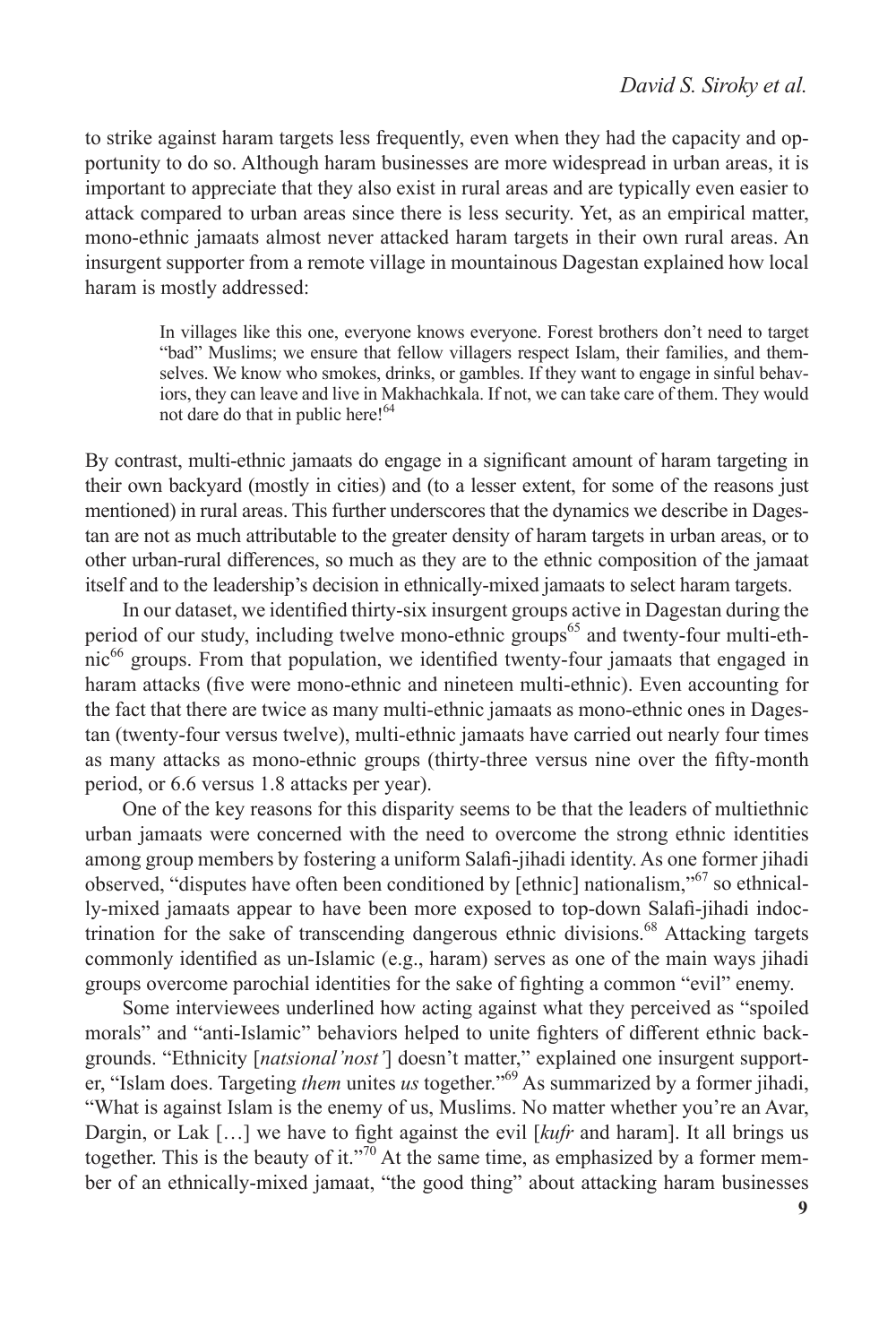(without casualties) was that "you would avoid [ordinary] people hating you because you specifically targeted a group of, say, Avars."<sup>71</sup>

These small-scale and usually non-lethal attacks helped ethnically fragmented jamaats become more cohesive, while avoiding lethal violence, necessarily aimed against members of some of the republic's ethnic communities. Overcoming ethnic bias and cementing group cohesion using the common goal of fighting evil is a central theme in haram targeting. A leading figure of a formerly urban jamaat acknowledged:

> If you are a Rutul [member of a small Dagestani ethnic group], you're somewhat inclined to avoid targeting business run by another Rutul: the likelihood of them being members of your tukhum [clan] is higher. You would rather prefer targeting someone else. An Avar-run business, for example, but even if you target one of your own … at least the business is the target, and no one is killed.<sup>72</sup>

Another former jihadist admitted that as an uncontroversial and non-lethal form of violence, haram targeting fostered group cohesion in that it inserted a sense of divine purpose into individual jihadis who "felt we did what was needed to be done on the path of Allah."73After each incident of haram targeting, as one former jihadist put it, foot soldiers "felt friendlier [*druzhnee*] toward each other,"74 underscoring the role of haram targeting as an instrument of cementing group cohesion and religiously-imbued group solidarity. Multi-ethnic jamaats leaders often specifically selected haram targets from one of the key groups to break clan ties and reinforce the jihadi loyalties.

As a former jihadi recollected, "when you carry out your first ever task, and you're successful, it boosts your self-confidence incredibly. You get convinced that you're on the right [religious] path and that you're the right man."<sup>75</sup> The "religious high" here is just as important (especially for new recruits) as group cohesion is to leaders. In many interviews, individuals underlined how acting against what they perceived as "spoiled morals" and "anti-Islamic" behaviors helped to unite fighters from different ethnic groups inside Dagestan. "Carrying out my first attack showed me the righteous path and confirmed my bond with fellow brothers and what I knew about *Pure Islam*. … Islam transcends everything in life."76

While former insurgents and their supporters agree in principle that Islam is superior to, and should take precedence over, clan and ethnic loyalties, the reality on the ground is often different from the established rhetoric. Ethnic favoritism (*asabiyya*) is a widely recognized problem in multiethnic Dagestan, $^{77}$  and it has also pervaded the republic's jihadi groups, with leaders of multiethnic jamaats preferring the recruitment of their ethnic kin or relegating important positions within their jamaats to their ethnic kin as means of ensuring loyalty. This, too, has caused tension within jamaats, with members of disadvantaged ethnic groups expressing grievances over discriminatory, un-Islamic practices. In 2010, an Islamic judge of Dagestan's largest jamaat Shariat even issued an internal *fatwa* calling the leader of a minor jamaat*,* operating in the Khasavyurt area, to abandon ethnic favoritism or leave the jihad entirely.<sup>78</sup> In short, ethnic favoritism and bias in ethnically-mixed jamaats are serious issues that the leaders need to overcome if they are to be successful, and haram targeting is one clear and often effective means to achieve trans-ethnic group cohesion.<sup>79</sup>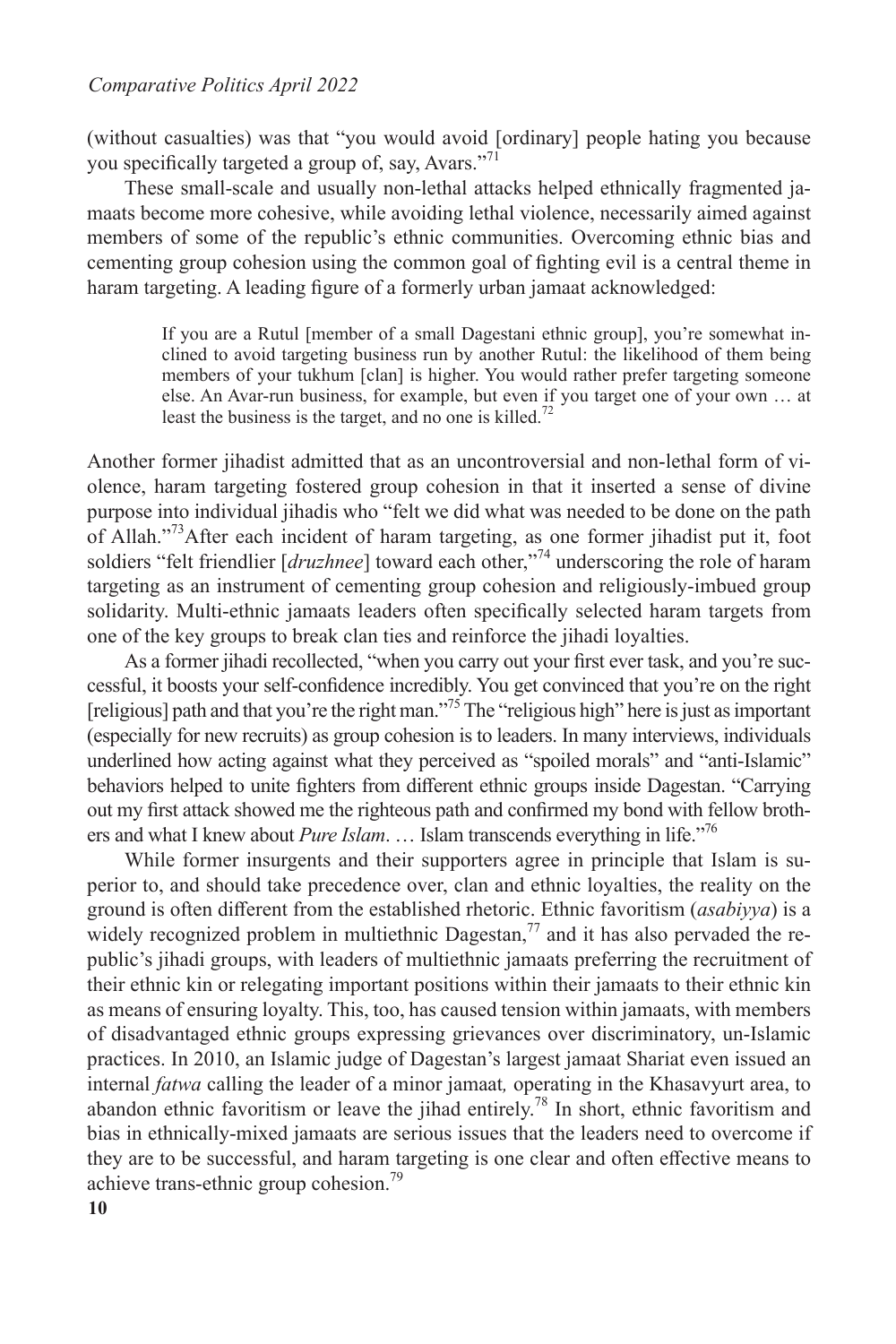The ethnically-mixed Makhachkala and Derbent jamaats sought to overcome identity-based cleavages through haram targeting in order to create a sense of cohesion. It appears that the leaders saw haram targeting as a rather non-controversial means of fostering supra-ethnic religious solidarity and group cohesion and often deployed it as a form of initiation violence to integrate new and inexperienced recruits.<sup>80</sup> By contrast, the Gubden jamaat was a mono-ethnic group well-known for its terrorist and insurgent activities. Its members were known for their religious fervor and their dedication for what they called "Pure Islam."<sup>81</sup> Although they regularly targeted security forces linked to "anti-Wahhabist" activists and "moderate" clerics in Dagestan and in other parts of Russia (e.g., the 2010 Moscow Metro bombings), the mono-ethnic Gubden jamaat never once engaged in any haram targeting.<sup>82</sup>

We observe these same patterns at large in the quantitative data. First, in absolute terms, multi-ethnic groups launched more haram attacks than mono-ethnic outfits: five of the twelve mono-ethnic jamaats (41 percent) engaged in a total of nine haram attacks, whereas nineteen out of twenty-four multi-ethnic jamaats (79 percent) carried out a total of thirty-three attacks. Mono-ethnic jamaats in Dagestan were responsible for only 21 percent of all haram attacks (nine out of forty-two), while multi-ethnic jamaats conducted the remaining 79 percent (thirty-three out of forty-two).

Figure 1 shows that multi-ethnic jamaats also engaged in significantly more frequent attacks (1.4) than homogeneous ethnic jamaats (0.8). Consistent with our ethnographic evidence, we find that ethnically-mixed jamaats carried out the bulk of their attacks on businesses selling liquor (convenience stores, restaurants, supermarkets, grocery stores, pubs, and pharmacies). Multi-ethnic jamaats carried out most of the haram targeting and did so mostly in urban areas,  $83$  since those targets were closest, although they did occasionally attack haram targets in rural areas (e.g., Shamkhal, Novy Sulak, Ashaga Stal, Aknada, and Stalskoe). As a member of multi-ethnic urban jamaat told us, "we will hit the sinners wherever they are … even if they are hiding outside of the city. We have resources for that. Sinners can only understand bombs and fear."<sup>84</sup>

Since multi-ethnic jamaats are more likely to operate in city environments, they are much closer to haram targets (because there are more haram targets in cities than in villages), and this could partly explain why multi-ethnic jamaats are more likely to engage in haram targeting. While it is true that multi-ethnic groups are more likely to operate in cities and that haram is more prevalent in urban areas, a few caveats are in order. First, mono-ethnic village-based jamaats sometimes did hit targets outside of their direct vicinities, including in major cities, so the assumption that jamaats *only* hit targets in their vicinity is dubious (e.g., the Gudben jamaat as well as the Endireyskaya jamaat). Conversely, urban jamaats sometimes targeted rural haram objects. In short, the jihadi groups' proximity to more haram objects did not directly correlate with the location of their targeting, since jamaats often engaged in haram targeting outside the areas in which they resided. To determine whether these results were driven by urban versus rural jamaat differences, we conducted a t-test for difference in means. While urban jamaats engaged in more haram attacks than their rural counterparts, this difference was not statistically significant  $(t = 1.4,$ p-value = 0.17). Another way to look into this issue is to examine only urban jamaats. When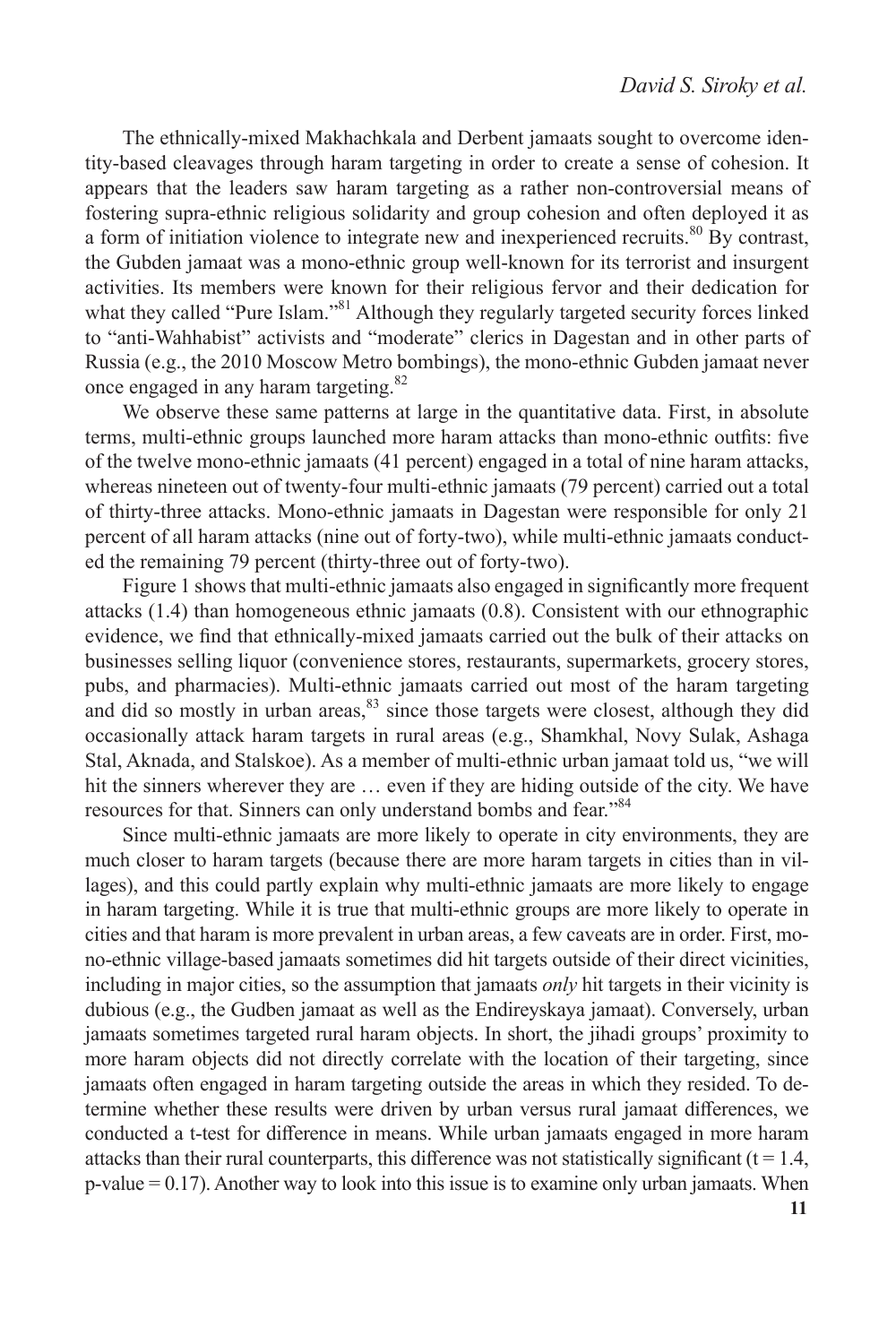

#### **Figure 1** Haram Attacks in Dagestan by Ethnic Homogeneity of Jamaat

limiting the sample to urban jamaats, there is still significant variation in haram targeting, which is due largely to their ethnic structure. While the urban-rural cleavage is important to take into account here and elsewhere, it does not change our main results or conclusions.

**12** We also considered the possibility that a higher frequency of haram targeting by ethnically-mixed jamaats was due to attracting more religious fundamentalists to their ranks. Religious fundamentalists were, if anything, more attracted to groups led by jihadi icons, which most often headed mono-ethnic jamaats in rural areas.<sup>85</sup> For example, the head of the mono-ethnic rural Gubden Jamaat, Ibrahimhalil Daudov, was considered one of the leaders of Dagestani jihadism. A "founding co-father" of the jihadist "Caucasus Emirate" across the North Caucasus in 2007, he became the head of the all-Dagestani "Jamaat Shariat" in 2010. During its existence, the Gubden Jamaat carried out only a single attack against haram objects (and none while being under Daudov's command). It was dozens of non-haram but brazen-faced attacks across the republic that made the group infamous and attracted many religious fundamentalists. Similarly, the leader of the mono-ethnic Levashinskiy jamaat, Rappani Khalilov, was considered an important jihadi ideologue and attracted religiously-motivated recruits, but this group avoided violence against haram targets altogether. In spite of harboring religious fundamentalist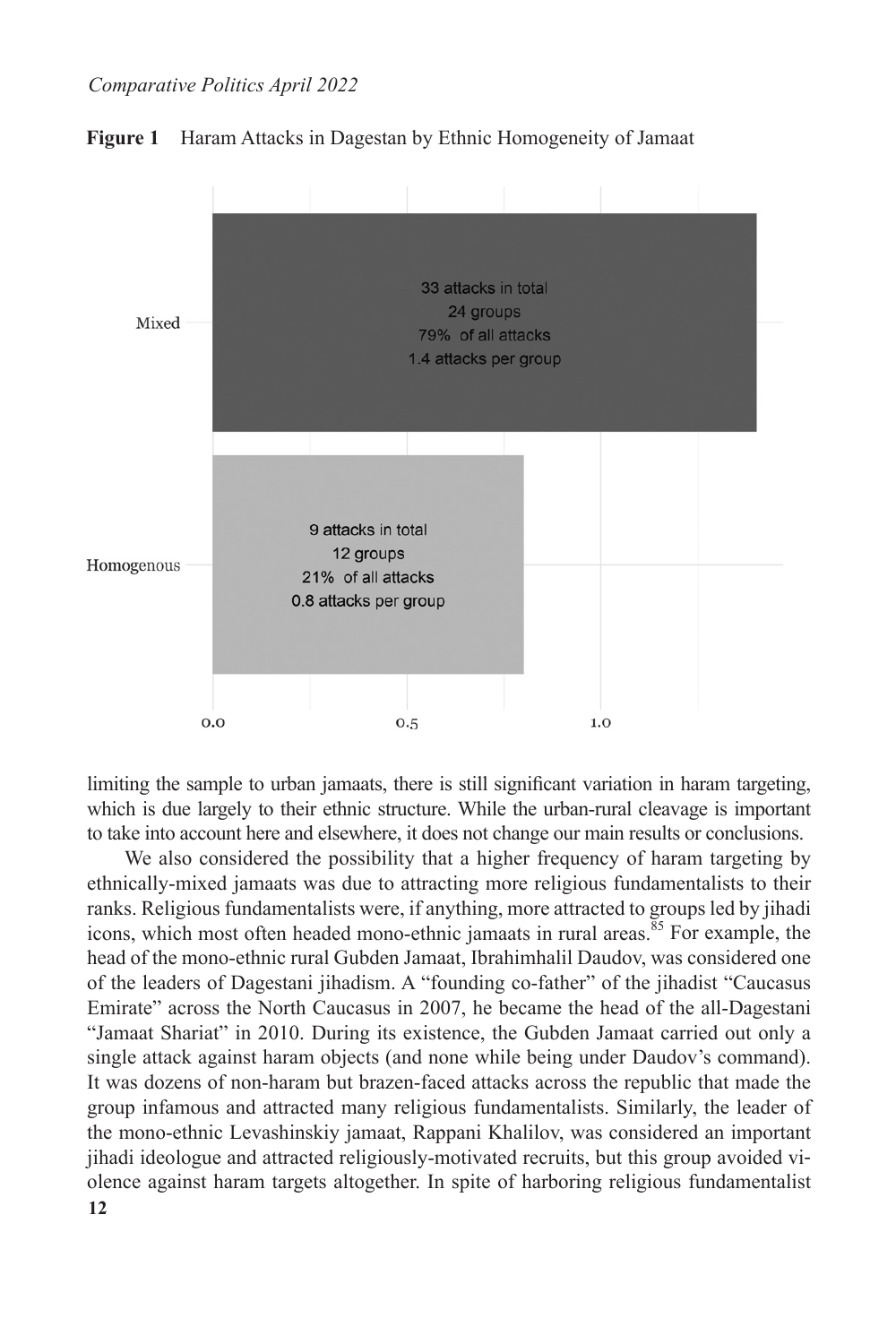members and even leaders, these largely mono-ethnic jamaats generally avoided haram targeting and pursued other targets and objectives.

In short, these findings show that ethnically-heterogeneous jihadi groups engage more than homogeneous ones in haram attacks. The qualitative evidence indicates that ethnically-mixed jamaats did so primarily for the purpose of creating a common purpose, overcoming ethnic and tribal cleavages, especially among new recruits, and fostering a more unified fighting force capable of engaging in risky collective action.

#### **Global Data on Haram Attacks**

To assess the argument's potential external validity and broader applicability, we created a new global cross-national dataset of all haram attacks from 1998 to 2015. Drawing on background information from Jones (2018), Big, Allied and Dangerous (BAAD), and Crenshaw (2013), we identify 113 out of 167 (67 percent) Islamist groups that can be classified as Salafi (or Deobandi).<sup>86</sup> Of these 113, we find that thirty-six of them (or 32 percent) carried out one or more haram attacks during the observed period, for a total of 196 distinct haram attacks.<sup>87</sup>

To maximize comparability, we coded the ethnic composition of groups for the global data in the same way as we did for Dagestan.<sup>88</sup> Jihadi groups with two or more main ethnic groups were coded as mixed, while those with more than half of its members belonging to a single ethnic group were coded as homogenous.<sup>89</sup> In total, we identified sixty-one ethnically-homogeneous groups (53 percent), forty-nine ethnically-mixed ones (43 percent), and four that we could not discern clearly (4 percent).

Figure 2 shows displays these new global data and shows that haram attacks are much more common among ethnically-mixed than among ethnically-homogeneous jihadi groups. Ethnically-mixed groups were a minority of the Salafi jihadi groups, but carried out two-thirds of all haram attacks (66 percent). Of the sixty-one ethnically homogenous groups, eleven engaged in haram attacks (18 percent), compared to twenty-five of the forty-nine ethnically-mixed groups (51 percent). Finally, the average mixed group carried out more than twice as many attacks (2.6) than the average homogenous group (1.1).

The two most active groups in the global dataset, the Taliban and Tehrik-i-Taliban (TTP), appear to illustrate this pattern. While both the Taliban and TTP share many similarities, including their cooperation and disdain for girls' schooling, they have different ethnic structures, thereby offering a useful way to examine the core hypothesis. The Taliban is largely composed of ethnic Pashtun tribes,<sup>90</sup> while the TTP is comprised of dozens of tribal factions as well as Arabs, Uzbeks, Afghans, Chechens, and Punjabis.<sup>91</sup> Assuming an equal number of targets, our theory suggests that the TTP should conduct more attacks against haram targets than the Taliban, as an intentional means of building solidarity and cohesion across ethnically distinct and sometime divided members. The data indeed show that TTP launched seventy-nine haram attacks, whereas the Taliban launched "only" forty-seven.<sup>92</sup>

Needless to say, taking into account rebel group characteristics aside from its ethnic composition is critical. There is some evidence that older groups become deadlier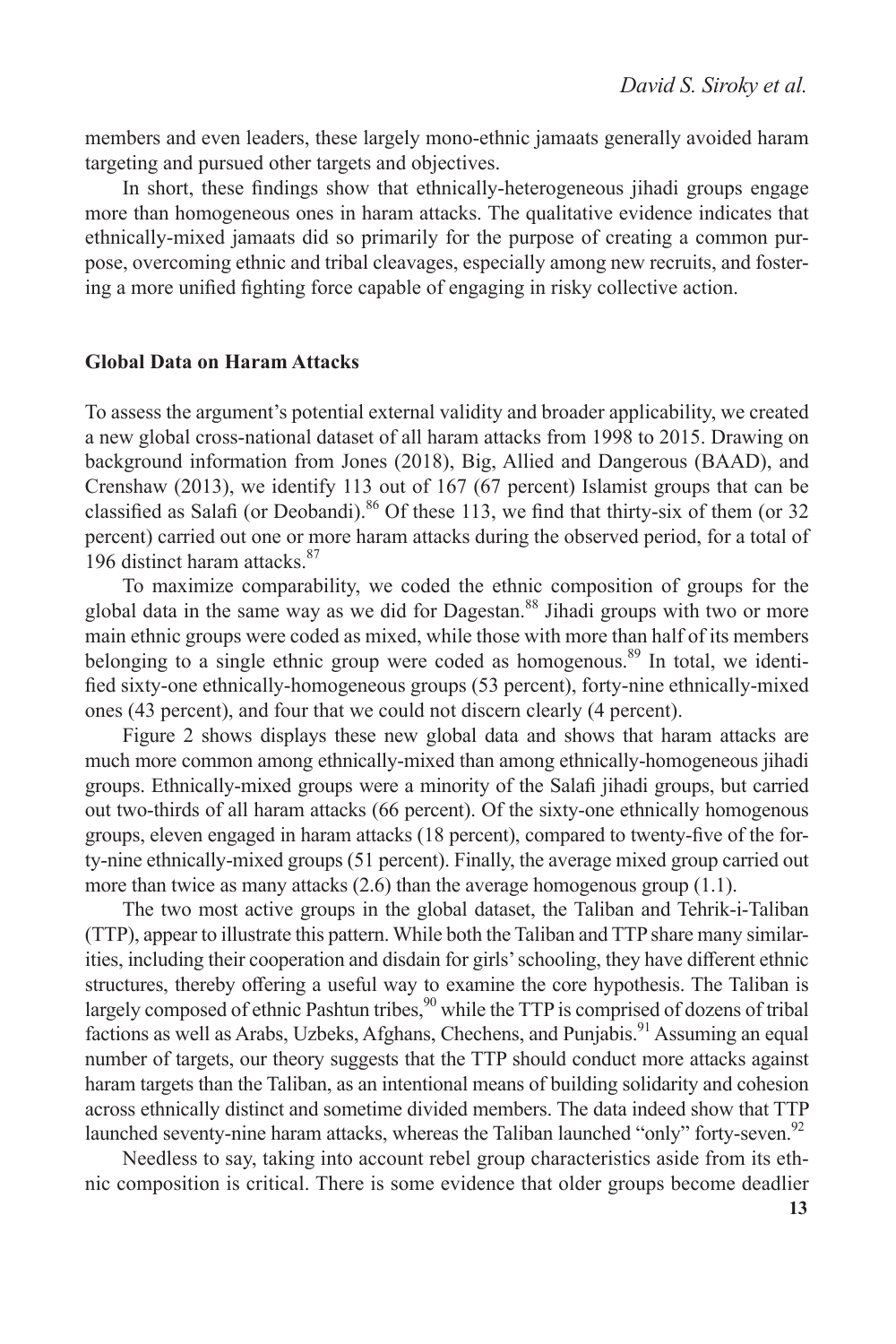**Figure 2** Ethnic Homogeneity and *Haram* Attacks, Global Sample (including the Dagestan sample)



through learning and adaptation to counterterrorism, acquiring more specialized skills as they mature.<sup>93</sup> To account for this possibility, the model estimation controls for the age of jihadi groups.<sup>94</sup> Strength is another factor: some studies have found that weaker militant groups are more prone to target civilians due to a lack of incentives or resources to provide services to the local population,  $95$  while others find that stronger groups are more violent.<sup>96</sup> Although haram attacks are not aimed against civilians, weaker groups might utilize them to show that they are more radical than their competitors in anticipation that such spectacular attacks would attract new members. $97$  Recent research suggests that Salafi-jihadist groups are also likely to modify their target selection in response to competition from other groups with similar ideology.98 If this view holds, then weaker militants should be more likely to engage in haram attacks.<sup>99</sup> However, a different alternative mechanism suggests that more experienced militant groups are more versed in haram attacks.

**14** We thus model the occurrence of haram attacks as a function of three covariates with a logistic regression estimator: group ethnic composition, group strength, and group age. We also account for the fact that some groups originate from the same country by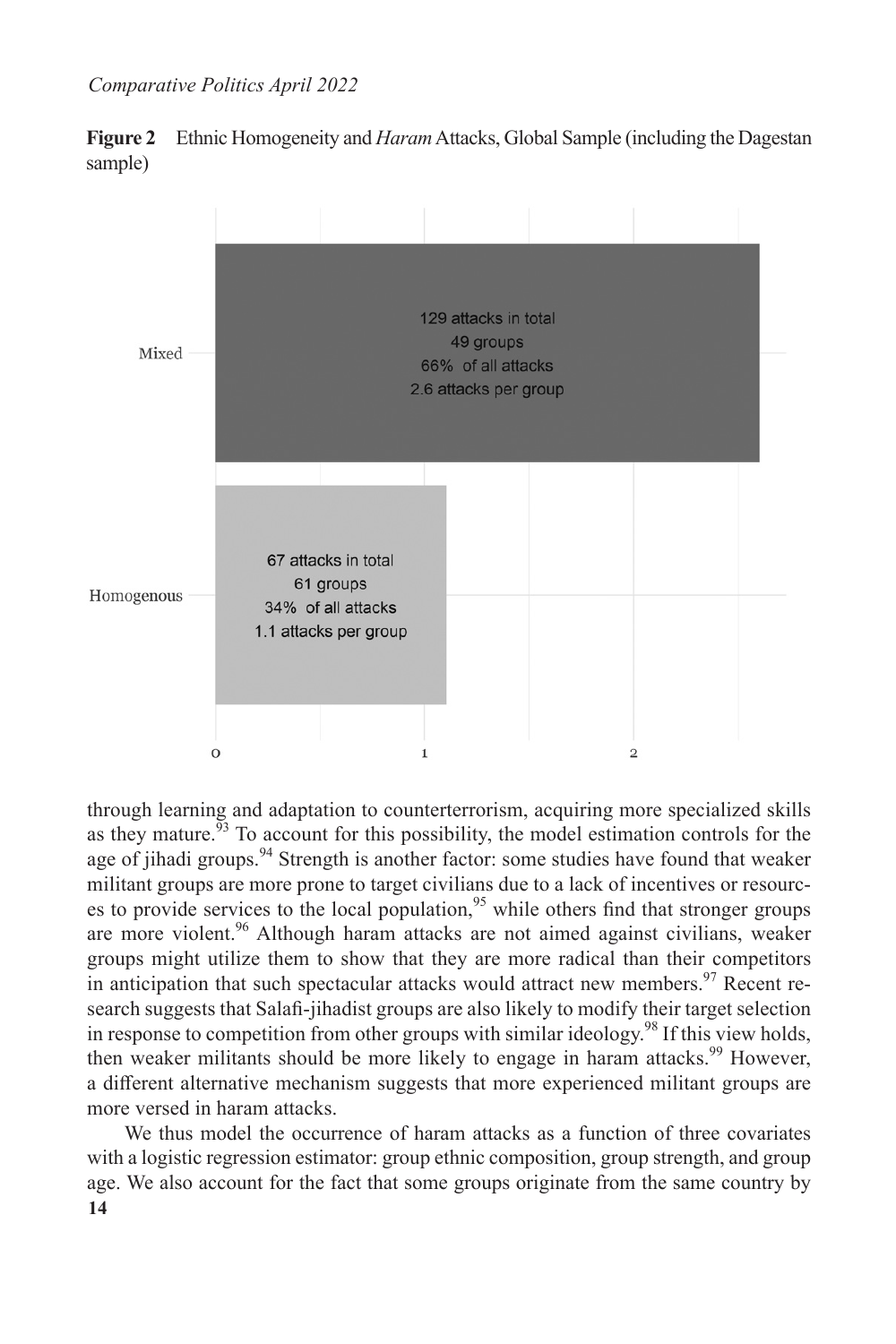

**Figure 3** Main Model of *Haram* Attacks with Marginal Effects

Note: (Top) Full Model of *Haram* Attacks on global sample with mean point estimates and 90% confidence intervals (thick horizontal line) and 95% confidence intervals (thin horizontal line). Robust standard errors are clustered on the state level. The model includes country fixed-effects, which are not shown here. The vertical dashed line is the line of "no effect". The number of observations (Salafi groups) is 114. (Bottom) Marginal effects of ethnically mixed Salafi groups on *haram* attacks of model under (a).

clustering the robust standard errors at the state level and include country fixed effects to account for unobserved cross-national heterogeneity.

Consistent with the theoretical expectations, and reinforcing the findings from our analysis of data from Dagestan, Figure 3 (top) shows that ethnically-mixed groups are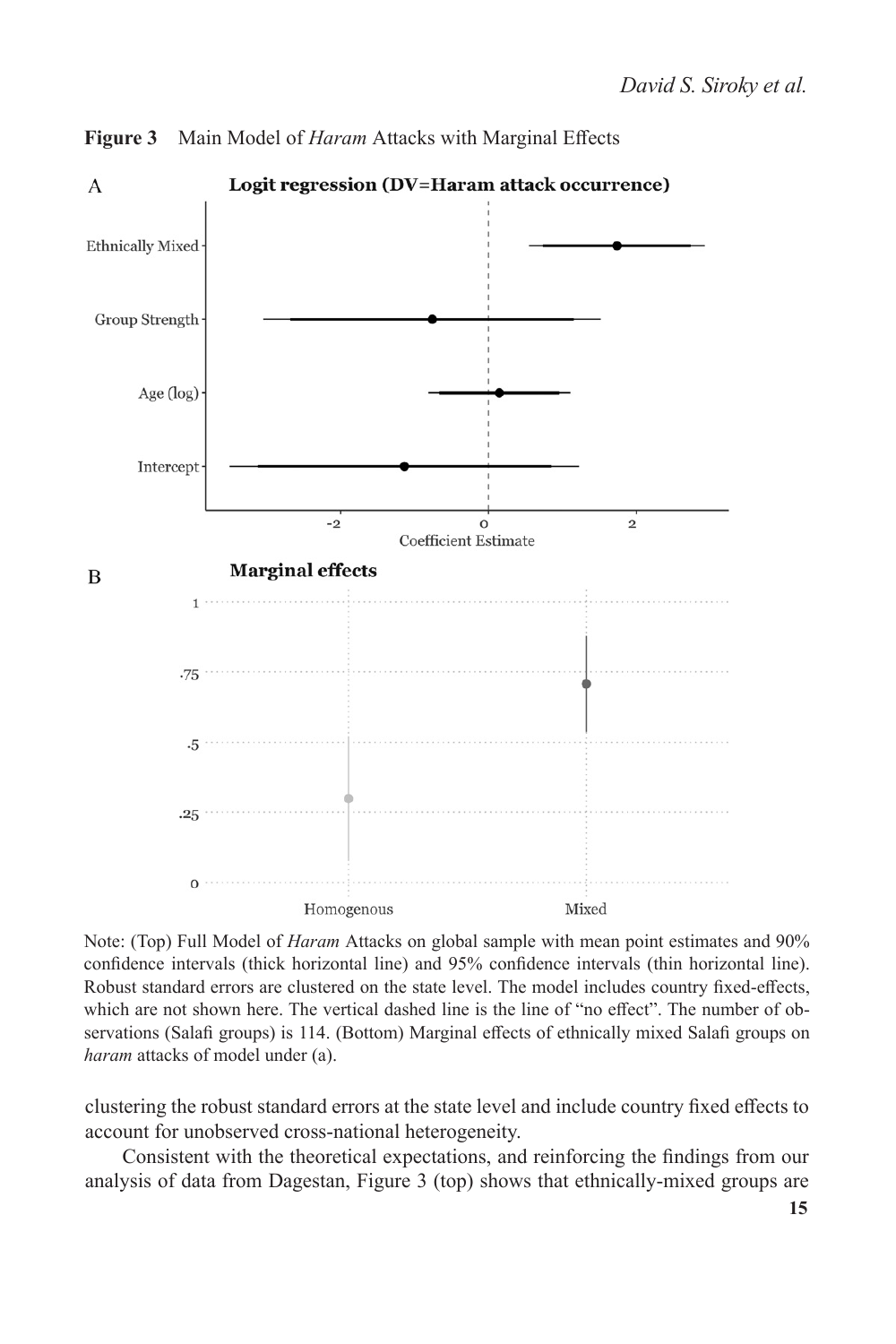positively associated with a significantly higher probability of engaging in haram attacks. It also shows that rebel capabilities and group age have no statistically significant effect on the likelihood of haram attacks, casting doubt on two possible alternative explanations while reinforcing the plausibility of the main result. Figure 3 (bottom) displays the predicted probability of a jihadi group conducting any haram attacks, separately for mixed and homogeneous groups, and shows that ethnically mixed Salafi outfits were more than twice as likely to conduct haram attacks compared to mono-ethnic ones.

#### **Conclusion**

Jihadi attacks against haram targets have made headlines around the world. As Salafi-jihadi groups arise in more and more theatres of conflict, a better understanding of the strategic and tactical choices behind this form of violence is warranted.

This article examines patterns of haram targeting using original empirical material gathered from Dagestan and a new global dataset that we compiled on haram attacks. In the Dagestan analysis, we relied on dozens of original interviews with ex-combatant jihadis, government officials, and eyewitnesses to assess the core hypothesis both quantitatively and qualitatively. Despite adhering to a uniform Salafi-jihadi dogma and rhetoric, not all Salafi jihadi groups engage in haram targeting. It is mostly a phenomenon that ethnically-mixed jihadi groups practice, and we conjecture that leaders of mixed groups utilize it primarily for overcoming internal parochial divisions based on ethnicity, tribe, and clan by fostering a superordinate identity based on the common purpose of purifying the religion from everything un-Islamic. In a clan-based society like Dagestan, and in some parts of the Middle East, haram targeting serves as a ritual of initiation carried out to cement loyalty among new recruits, to overcome parochial and ethnic affiliation, and to increase the jamaat's cohesion. Usually non-lethal attacks against explicitly un-Islamic targets help to boost the sense of divine purpose among newly recruited jihadis without creating a backlash among the local population.

Scholars have shown that sexual violence can create cohesion in rebel groups by separating individuals who violate such taboos from their former lives, making it harder for them to leave and reintegrate.<sup>100</sup> Among Salafi-jihadi groups, and particularly among more ethnically-mixed jihadi groups, haram targeting serves a similar but in some ways more central social function, since it is tied to the group's ideology in a way that sexual violence usually is not. It also cuts off members from their old lives, like other violence, but it does not do so by engaging in taboo behavior. Its behavior is explicitly sanctioned by the religious ideology. Moreover, it unites different ethnic groups within the umma, thereby reinforcing their decision to focus on their religious identity (and subordinate, to some extent, their ethnic identity) with a sense of divine sanctioning for punishing the sinful and creating a more Islamic society. While it is certainly not the only reason for haram targeting, we find a consistent pattern in Dagestan and at the global level, which we hope provides a solid starting point for advancing our understanding of haram targeting in the future.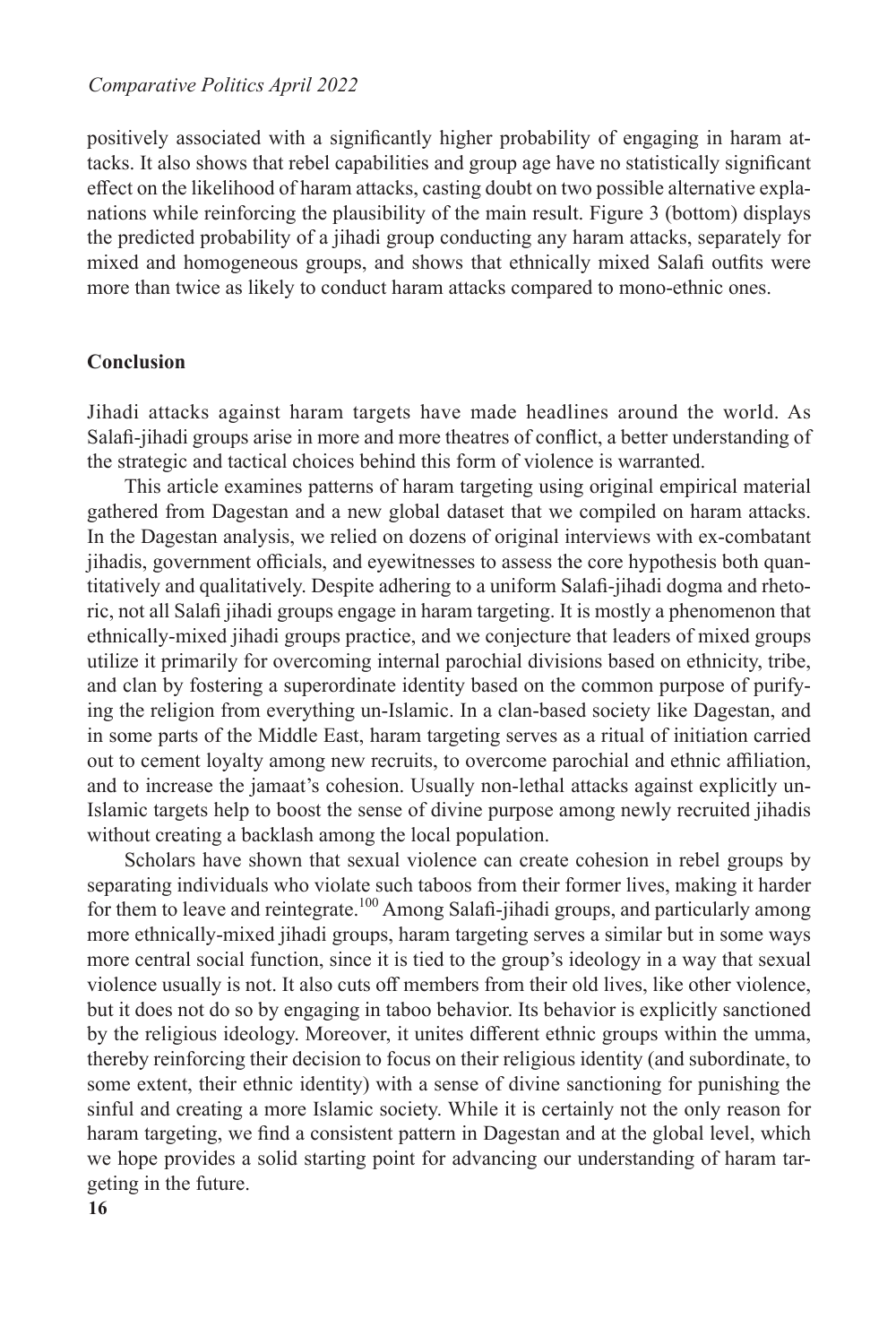We have suggested that haram targeting is particularly enticing for ethnically-mixed jamaats, for it represents a method to increase internal cohesion and boost external reputation without incurring high costs from the local population or potential retaliation from ethnically or kinship-related security forces. Yet it is important to note that the tendency of multi-ethnic jamaats to engage in more haram attacks is only the tip of this research frontier. Much progress has been made in our understanding of religious terrorism in general, and we hope to have contributed to it further through this original study of haram targeting, though much remains to be done to better understand its logic across different strategic settings. Further research is required, for instance, to better understand the role of the control-collaboration model in civil war as well as whether and how membership in international jihadist networks influences the use of haram-based violence.

### **NOTES**

1. Ben Hubbard, "ISIS Uses Ramadan as Calling for New Terrorist Attacks," *New York Times*, Jul. 3, 2016. Lone-wolf homegrown ISIS-inspired attacks are different than the group-based attacks examined here.

2. The terms Salafi-jihadi and jihadi are used interchangeably in this article.

3. Robert Spencer, "Nigeria: Islamic Jihadists Murder 10 and Injure 10 More with Bomb Blast at Brothel," *Jihadi Watch*, Jun. 28, 2014.

4. "Iraqi Jihadists Slaughter 32 at Baghdad Brothel," *No More Cocktails,* Jul. 14, 2014.

5. Robert Spencer, "Sharia in Action in Iraq: Islamic Supremacists Attack Liquor Stores, Murdering 15 People," *Jihadi Watch*, Dec. 7, 2013.

6. Global Coalition to Protect Education from Attack (GCPEA), Country Profiles: Afghanistan (New York City: GCPEA, 2015).

7. Tom A. Peter, "Taliban Attack Kabul Resort, Citing 'Illicit Fun' and Alcohol," *Christian Science Monitor*, Jun. 22, 2012.

8. Katharina Von Knop, "The Female Jihad: Al Qaeda's Women," *Studies in Conflict & Terrorism,* 30 (March 2007), 397–414.

9. Country reports on terrorism 2004, U.S. Department of State: Office of the Coordinator for Counterterrorism (Washington, D.C., April 2005), 95.

10. Beverley Milton-Edwards, *Islamic Politics in Palestine* (London: IB Tauris, 1999): 115.

11. "Explosion in Khasavyurt is Qualified as an Act of Terror," *Kavkazskiy uzel*, Jan. 27, 2011, http:// www.eng.kavkaz-uzel.ru/articles/15938/, accessed March 24, 2017; "Three Persons Lost in Explosion in Khasavyurt," *Kavkazskiy uzel*, Jan.15, 2011, http://www.eng.kavkaz-uzel.ru/articles/15871/, accessed March 24, 2017. The majority of the attacks against *haram* targets in the North Caucasus happened between 2010 and 2014 in Dagestan.

12. "Dvachelovekago spitalizirovany v Makhachkaleposlevzryva v gastronome '24 chasa'," *Kavkazskiyuzel*, Aug, 5, 2013, http://www.kavkaz-uzel.eu/articles/228133/, accessed March 24, 2017; "Twin Bomb Blasts Rip through Two Shops in Dagestan," *Euronews*, Oct. 31, 2013, http://www.euronews.com/2013/10/31/twinbomb-blasts-rip-through-two-shops-in-dagestan, accessed March 24, 2017.

13. "V Dagestane rasprostranayutsa listovki s ugrozami v adres torgovtsev alkogolem i narkotikami," *Kavkazskiy Uzel*, May 18, 2010, http://www.kavkaz-uzel.ru/articles/168958/, accessed July 11, 2013.

14. Bathhouses (saunas) are commonly considered brothels due to the proliferation of sexual service.

15. These include corruption and clan competition for local resources, human rights abuses, religious repression, economic decline and the spillover effects of the Chechen conflicts. Campana Aurélie and Jean-François Ratelle, "A Political Sociology Approach to the Diffusion of Conflict from Chechnya to Dagestan and Ingushetia," *Studies in Conflict & Terrorism*, 37 (January 2014), 115–34; Jean-François Ratelle and Emil Aslan Souleimanov, "Retaliation in Rebellion: The Missing Link to Explaining Insurgent Violence in Dages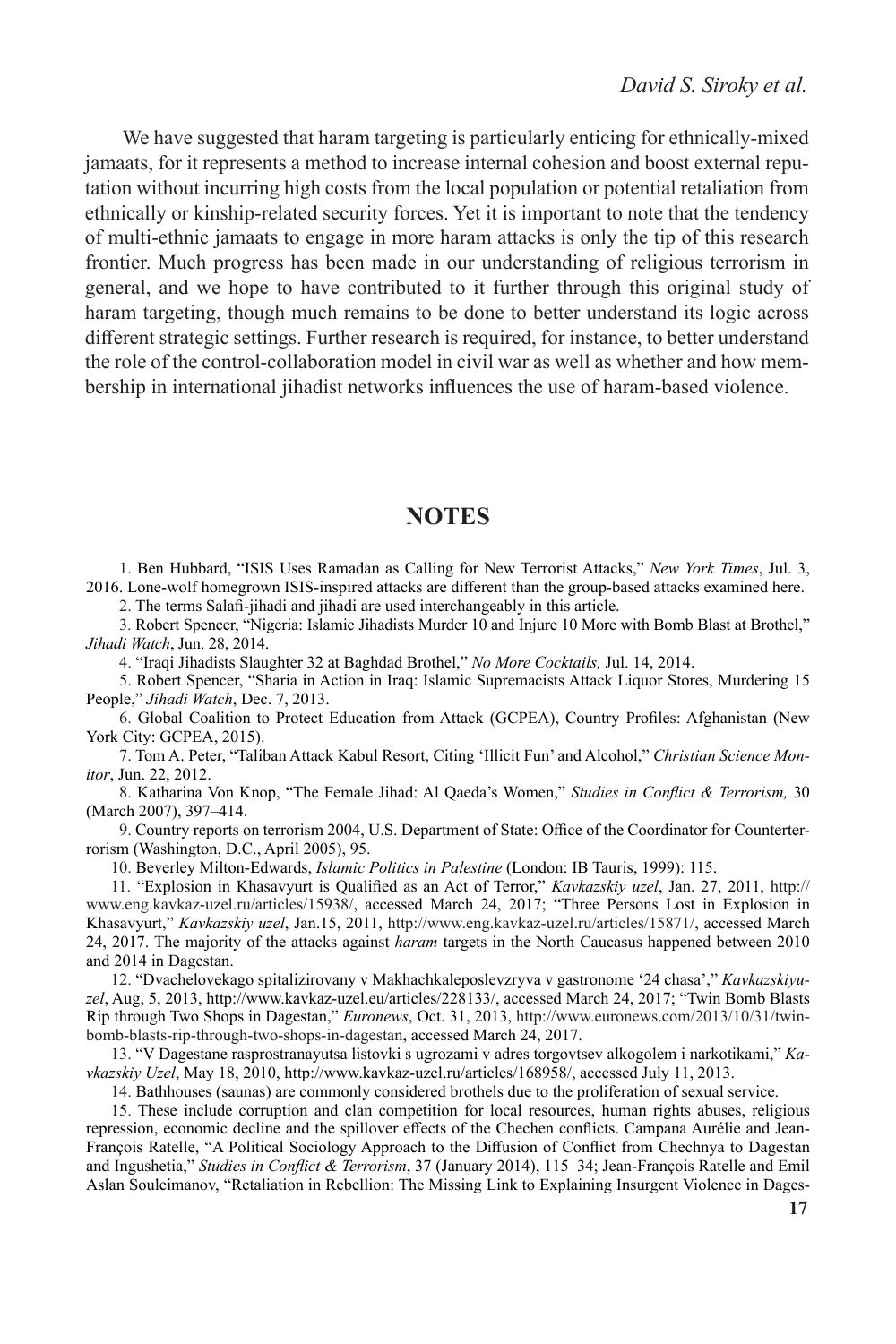tan," *Terrorism and Political Violence,* 29 (March 2017), 573–92; Emil Aslan Souleimanov and David Siroky, "Random or Retributive?," *World Politics,* 68 (September 2016), 677–12; David Siroky and Valery Dzutsati, "The Empire Strikes Back: Ethnicity, Terrain, and Indiscriminate Violence in Counterinsurgencies," *Social Science Quarterly*, 96 (September 2016), 807–29; Domitilla Sagramoso, "The Radicalisation of Islamic Salafi Jamaats in the North Caucasus," *Europe-Asia Studies*, 64 (April 2012), 561–95; Marya Rozanova and Akhmet Yarlykapov, "The Islamic Religion and Cultural Diversity in Contemporary Russia: Case Study of North Caucasus Region, Dagestan," *OMNES: The Journal of Multicultural Society,* 5 (2014), 22–47.

16. Jean-François Ratelle, "North Caucasian Foreign Fighters in Syria and Iraq: Assessing the Threat of Returnees to the Russian Federation," *Caucasus Survey,* 4 (2016), 218–38.

17. Robert Bruce Ware and Enver Kisriev, "Ethnic Parity and Democratic Pluralism in Dagestan: A Consociational Approach," *Europe-Asia Studies,* 53 (2001), 105–31.

18. See Appendix. Due to space constraints, the Appendix is not in the print version of this article. It can be viewed in the online version, at https://www.ingentaconnect.com/content/cuny/cp.

19. On jihadi organizations and radical Islamic movements, see Faisal Devji, *Landscapes of Jihad: Militancy, Morality and Modernity* (Ithaca: Cornell University Press, 2005); Mary Habeck, *Knowing the Enemy* (New Haven: Yale University Press, 2006); Rudolph Peters, *Jihad in Classical and Modern Islam* (Princeton: Markus Wiener Publishers, 2005); Bassam Tibi, *The Challenge of Fundamentalism: Political Islam and the New World Disorder* (Berkeley: University of California Press, 2002); Emmanuel Sivan, *Radical Islam: Medieval Theology and Modern Politics* (New Haven: Yale University Press, 1990).

20. Clark McCauley and Sophia Moskalenko, "Mechanisms of Political Radicalization: Pathways Toward Terrorism," *Terrorism and Political Violence*, 20 (2008), 415–33.

21. Max Abrahms, "Why Terrorism Does Not Work," *International Security,* 31 (Fall 2006), 42–78; cf. Erica Chenoweth, Nicholas Miller, Elizabeth McClellan, Hillel Frisch, Paul Staniland, and Max Abrahms, "What Makes Terrorists Tick," *International Security,* 33 (Spring 2009), 180–202.

22. Carlos Pestana Barros and Isabel Proenca, "Mixed Logit Estimation of Radical Islamic Terrorism in Europe and North America: A Comparative Study," *The Journal of Conflict Resolution*, 49 (April 2005), 298–314; Mario Ferrero. "Martyrdom Contracts," *The Journal of Conflict Resolution,* 50 (December 2006), 855–77.

23. Victor H. Asal, Karl Rethemeyer, Ian Anderson, Allyson Stein, Jeffrey Rizo, and Matthew Rozea, "The Softest of Targets: A Study on Terrorist Target Selection," *Journal of Applied Security Research,* 4 (2009), 258–78.

24. Mette Eilstrup-Sangiovanni and Culvert Jones, "Assessing the Dangers of Illicit Networks: Why Al-Qaida May Be Less Threatening Than Many Think," *International Security*, 33 (Fall 2008), 7–44; Scott Helfstein and Dominick Wright, "Covert or Convenient? Evolution of Terror Attack Networks," *The Journal of Conflict Resolution,* 55 (October 2011), 785–813; Robert F. Trager and Dessislava P. Zagorcheva, "Deterring Terrorism: It Can Be Done," *International Security,* 30 (Winter 2005/6), 87–123.

25. Jacob N. Shapiro and David A. Siegel, "Underfunding in Terrorist Organizations," *International Studies Quarterly*, 51 (June 2007), 405–29.

26. We build on studies of terrorist target selection. See Charles J.M. Drake, *Terrorists' Target Selection* (Basingstoke: Macmillan, 1998a); Charles J.M. Drake, "The Role of Ideology in Terrorists' Target Selection," *Terrorism and Political Violence,* 10 (December 1998b), 53–85; Martin Libicki, Peter Chalk, and Melanie Sisson, *Exploring Terrorist Targeting Preferences* (Santa Monica: RAND, 2007); Patrick Brandt and Todd Sandler, "What Do Transnational Terrorists Target? Has It Changed? Are We Safer?," *The Journal of Conflict Resolution,* 54 (April 2010), 214–36; Peter Toft, Arash Duero, and Arunas Bieliauskas, «Terrorist Targeting and Energy Security," *Energy Policy,* 38 (August 2010), 4411–21.

27. Ranya Ahmed, "Terrorist Ideologies and Target Selection," *Journal of Applied Security Research,* 13 (May 2018), 376–90; Drake, 1998b. Gus Martin considers soft targets as places where "a large number of civilians gather as well as military targets that generally are not on alert (passive), and not likely to offer confrontation." Gus Martin, *Understanding Terrorism* (Thousand Oaks: Sage Publishing, 2013), 1. Roughly 70 percent of all terrorist attacks worldwide since 1968 have been against soft targets, and the trend has apparently increased over time. Both practitioners and scholars of terrorism have suggested that terrorists tend to attack the most vulnerable, "soft" targets. Quoted in Mia Bloom, *Dying to Kill: The Allure of Suicide Terror* (New York: Columbia University Press, 2005). When authorities harden previously attacked targets, terrorists pursue less protected ones ("the substitution effect").

28. James J.F. Forest,*Homeland Security: Protecting America's Targets*(London: Greenwood, 2006), 39–41; Glenn P. McGovern, "Securitization After Terror," in Margaret Beare, ed., *Encyclopedia of Transnational Crime and Justice* (Thousand Oaks: Sage, 2012), 371.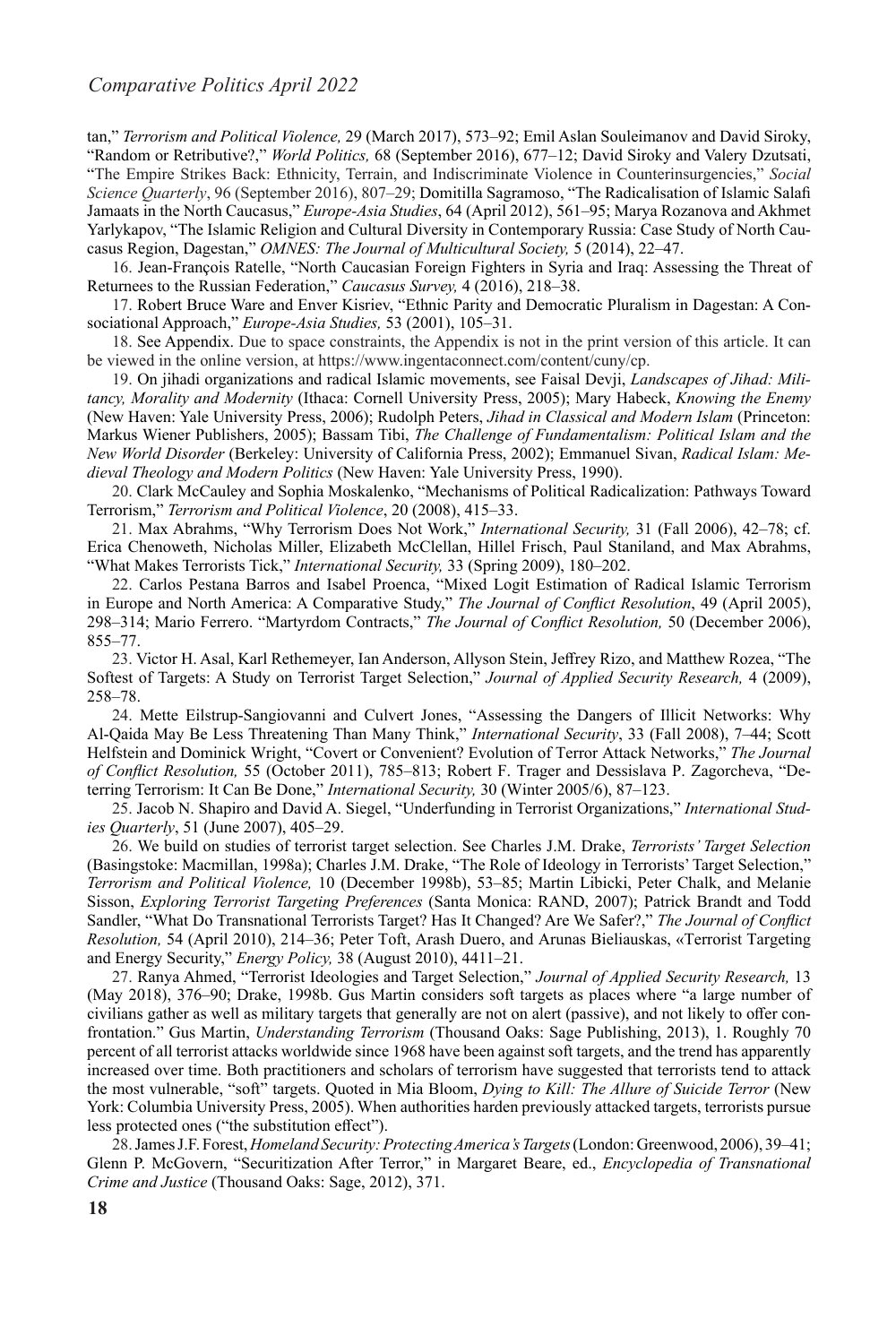29. While Salafis and jihadis usually share the common theological tenets of Salafism, they may differ in their approach to the nature of armed jihad, or jihad by sword (*jihad bissaif*), as a duty for Muslims. Jihadis usually consider it a duty for Muslims, while Salafis may differ in their attitude. Therefore, some observers differentiate between moderate and militant Salafism, and place jihadis in the latter category. In practice, the term jihadi is commonly used to designate those involved in armed struggle; Salafi—to denote a puritanical theological interpretation of Islam.

30. Alexander Knysh, "Contextualizing the Salafi-Sufi Conflict (from the Northern Caucasus to Hadramawt)," *Middle Eastern Studies*, 43 (July 2007), 503–30; Gabriel R. Warburg, "From Sufism to Fundamentalism: The Mahdiyya and the Wahhabiyya," *Middle Eastern Studies*, 45 (July 2009), 661–72.

31. Often jihad is understood as an offensive military struggle for the sake of expanding the realm of Islam at the expense of the non-Islamic world (*dar al-harb*), and less frequently as a struggle for individual self-improvement (the greater jihad or *jihad al-akbar*) or as a defensive war through military struggle (*jihad alasghar*) for the sake of the liberation of Islamic lands (*dar al*-*islam*). See Shiraz Maher, *Salafi-Jihadism: The History of an Idea*, (Oxford: Oxford University Press, 2016), 31–70; Farhad Khosrokhavar, *Inside Jihadism: Understanding Jihadi Movements Worldwide* (Abingdon: Routledge, 2015).

32. The collection of teachings and practices ascribed to the life of Prophet Muhammad.

33. Some other practices are deemed *haram* for Salafis, including abiding by the principles of liberal democracy, or implementing secular—and thus non-Islamic—laws.

34. Gus Martin, *Essentials of Terrorism: Concepts and Controversies* (Thousand Oaks: Sage, 2014), 122.

35. Ibid.; In their typology of terrorist targets, Newman and Clarke as well as Drake designate such targets as iconic and symbolic in that they are representative of a target group's identity and strength. The 9/11 attacks on the World Trade Center, the Pentagon, and the failed attack on the White House are illustrative of the desire to shake the symbolic economic, military, and political foundations of American power. See Ronald Clarke and Graeme Newman, *Policing Terrorism: An Executive's Guide*, U.S. Department of Justice, Office of Community Oriented Policing Services (COPS) (Rockville: National Criminal Justice Reference Service, 2008); Drake, 1998a, 10–11; Brigitte L. Nacos, "The Terrorist Calculus behind 9/11: A Model for Future Terrorism," *Studies in Conflict and Terrorism,* 26 (2013), 1–16.

36. Bruce Hoffman, *Inside Terrorism* (New York: Columbia University Press, 2008), 17.

37. Drake, 1998b; Teun van Dongen, "The Lengths Terrorists Go to: Perpetrator Characteristics and the Complexity of Jihadist Terror Attacks in Europe, 2004–2011," *Behavioural Sciences of Terrorism and Political Aggression,* 6 (January 2014), 58–80; Drake, 1998a; Lisa McCartan, Andrea Masselli, Michael Rey, and Danielle Rusnak, "The Logic of Terrorist Target Choice: An Examination of Chechen Rebel Bombings from 1997–2003," *Studies in Conflict and Terrorism*, 31 (January 2008), 60–79. Focusing on ETA, de la Calle and Sánchez-Cuence demonstrate that ethno-separatist terrorists are materially constrained by the resources they have, and ideologically inhibited by the preferences of their supporters. Luis De la Calle and Ignacio Sánchez-Cuenca, "La selección de víctimas en ETA," *Revista Española de Ciencia Política,* 10 (April 2004), 53–79. Clarke and Newman suggest terrorists select targets that elicit positive reactions from sympathizers/followers.

38. Asal et al. Ideologies serve as guides for target selection by rationalizing terrorist violence. For rational actor models of terrorism, see Dwight R. Lee, "Free Riding and Paid Riding in the Fight Against Terrorism," *The American Economic Review,* 78 (1998), 22–26; Todd Sandler and Walter Enders, *An Economic Perspective on Transnational Terrorism* (2002), https://www.diw.de/sixcms/detail.php/39116, accessed February 20, 2015; David Lake, "Rational Extremism: Understanding Terrorism in the Twenty-First Century," *Dialog-IO*, 1 (Spring 2002), 15–29; Eli Berman and David Laitin, "Hard Targets: Theory and Evidence on Suicide Attacks," *NBER Working Paper,* No. 11740 (November 2005), https://econpapers.repec.org/scripts/ redir.pf?u=http%3A%2F%2Fwww.nber.org%2Fpapers%2Fw11740.pdf;h=repec:nbr:nberwo:11740; Todd Sandler, John Tschirhart, and Jon Cauley, "A Theoretical Analysis of Transnational Terrorism," *American Political Science Review,* 77 (March 1983), 36–54. Some scholars have questioned the worldly rationality of religious terrorists. See Jacob N. Shapiro and David A. Siegel, "Underfunding in Terrorist Organizations," in Nasrullah Memon, Jonathan David Farley, David L. Hicks, and Torben Rosenorn, eds., *Mathematical Methods in Counterterrorism* (New York: Springer, 2009).

39. Drake, 1998b; Simon Perry and Badi Hasisi, "Rational Choice Rewards and the Jihadist Suicide Bomber," *Criminological Theory and Terrorism*, 27 (January 2015), 53–80; Daniel S. Gressang, "Audience and Message: Assessing Terrorist WMD Potential," *Terrorism & Political Violence,* 13 (Summer 2001), 83.

40. Mark Juergensmeyer, *Terror in the Mind of God: The Global Rise of Religious Violence* (Oakland: University of California Press, 2003).

41. Daniel P. Hepworth, "Analysis of Al-Qaeda Terrorist Attacks to Investigate Rational Action," *Perspectives on Terrorism*, 7 (2013), http://www.terrorismanalysts.com/pt/index.php/pot/article/view/253/html. On the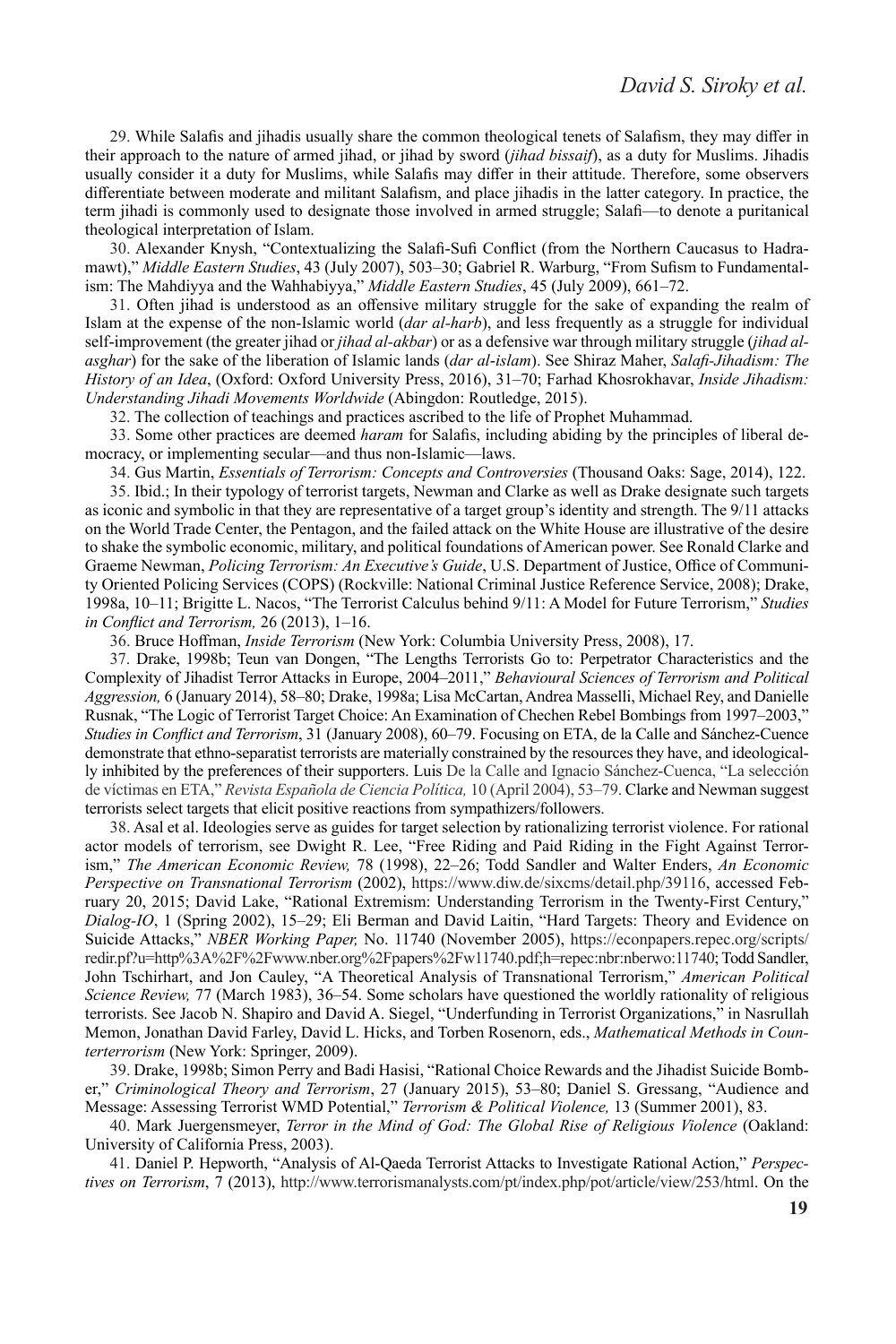role of political theology in conflict, see John D. Carlson and Jonathan H. Ebel, eds., *From Jeremiad to Jihad: Religion, Violence, and America* (Berkeley: University of California Press, 2012); Bruce Lincoln, *Holy Terrors. Thinking about Religion after 9/11* (Chicago: University of Chicago Press, 2003); Daniel Philpott, "Explaining the Political Ambivalence of Religion," *American Political Science Review*, 101 (August 2007), 505–26.

42. See later discussion of Gubden jamaat.

43. While the total number of haram targets is not known, we recognize that there is a chance of there being an unequal distribution of haram targets, which would influence the extent of haram targeting. This is an important topic for future research.

44. According to Abrahms, 2006 (p. 56), terrorist attacks are a "coercive instrument intended to communicate to target[s]… the costs of noncompliance with their policy demands, while simultaneously seeking to undermine the resolve of the target.

45. Alex Schmid, "Terrorism as Psychological Warfare," *Democracy and Security*, 1 (2005), 137–46.

46. Devorah Manekin, *Regular Soldiers, Irregular War: Violence and Restraint in the Second Intifada* (Ithaca: Cornell University Press, 2020).

47. Max Abrahms and Philip Potter, "Explaining Terrorism: Leadership Deficits and Militant Group Tactics," *International Organization,* 69 (Spring 2015), 311–42.

48. Interview with "Daud." Carrying out these less-challenging attacks at the onset of their careers provides fresh jihadis a sense of purpose as well as confidence in their own skills, while binding them to the larger group. Just as an attack on a haram target cements the sense of godly purpose and group solidarity among group members, it also boosts the perpetrator's reputation outwardly vis-a-vis other jihadi groups. As a result, Jihadis are usually quick to broadcast successful targeting of haram entities on their webpages, since conducting attacks against symbols of non-Islamic values boosts a jihadi group's reputation within the Salafi-jihadi community by demonstrating their commitment to the common cause.

49. Authors' interview with Akhmet Yarlykapov, July 26, 2020.

50. Many of these attacks were part of initial rituals for new recruits to lock in complicity. Available literature corroborates these findings. See, for example, Emil A. Souleimanov, "Making Jihad or Making Money? Understanding the Transformation of Dagestan's *Jamaats* into Organised Crime Groups," *Journal of Strategic Studies*, 41 (2018), 604–28. It is important to notice that jamaat leaders routinely deployed the custom of initiation violence: fresh recruits were tasked with attacks on law enforcement, which were recorded, putting jihadist "foot soldiers" in blackmailed positions and thus critically increasing their dependence on jamaat leaders. Authors' interview with Irina Gordiyenko, a reputable Russian journalist covering Dagestan, June 2014.

51. In the discussion of Dagestan, we also consider urban-rural cleavages as an explanation, and, in the global statistical analysis, we consider the rebel group's age and strength.

52. On ethnicity, ethnic politics, and collective action, see Henry Hale, *The Foundation of Ethnic Politics* (New York: Cambridge University Press, 2008).

53. *Jamaat* is a term for jihadi groups widely used throughout Russia's North Caucasus and in the post-Soviet republics, but is used here to refer to Salafi jihadi groups generally.

54. In contemporary Dagestan as elsewhere in the North Caucasus, jamaat is a term commonly used to designate local jihadi groups.

55. This appeal marked the start of a campaign of haram attacks across Dagestan. Quoted in Emil Souleimanov, "Dagestan's Jihadists and Haram Targeting," *Central Asian and Caucasus Analyst*, 17 (February 2015), 10–13. Leaflets available upon request from authors.

56. During the same period, the GTD (Global Terrorism Database) indicates that there were 386 terrorist attacks in Dagestan, which suggests that attacks against haram targets represent about 10 percent of all attacks.

57. In cases where our informants contradicted each other regarding the jamaat responsible for the attack, we contacted additional informants for more information to arrive at a final coding.

58. Former and current jihadis, as well as the officer of the Dagestani Ministry of Interior, consented to be interviewed on the grounds of strict confidentiality. Their identities are therefore concealed in this study, whereas the identities of scholars and journalists are disclosed.

59. This holds specifically for (ethnically homogenous) jihadi groups operating in rural areas, while jihadi groups operating in urban centers are more often ethnically mixed. Emil Aslan Souleimanov, "A Perfect Umma?," *Ethnicities*, 18 (March 2018), 434–53.

60.Interview with Professor Akhmet Yarlykapov of the Moscow State Institute of International Relations, January 30, 2015. Akhmet Yarlykapov observed that virtually everybody is someone's relative in the rural areas, so those who went to the woods [joined jamaats] are not eager to liquidate their relatives in the local administration and police (or haram attacks). The instances of killing relatives became notorious just because they were so rare.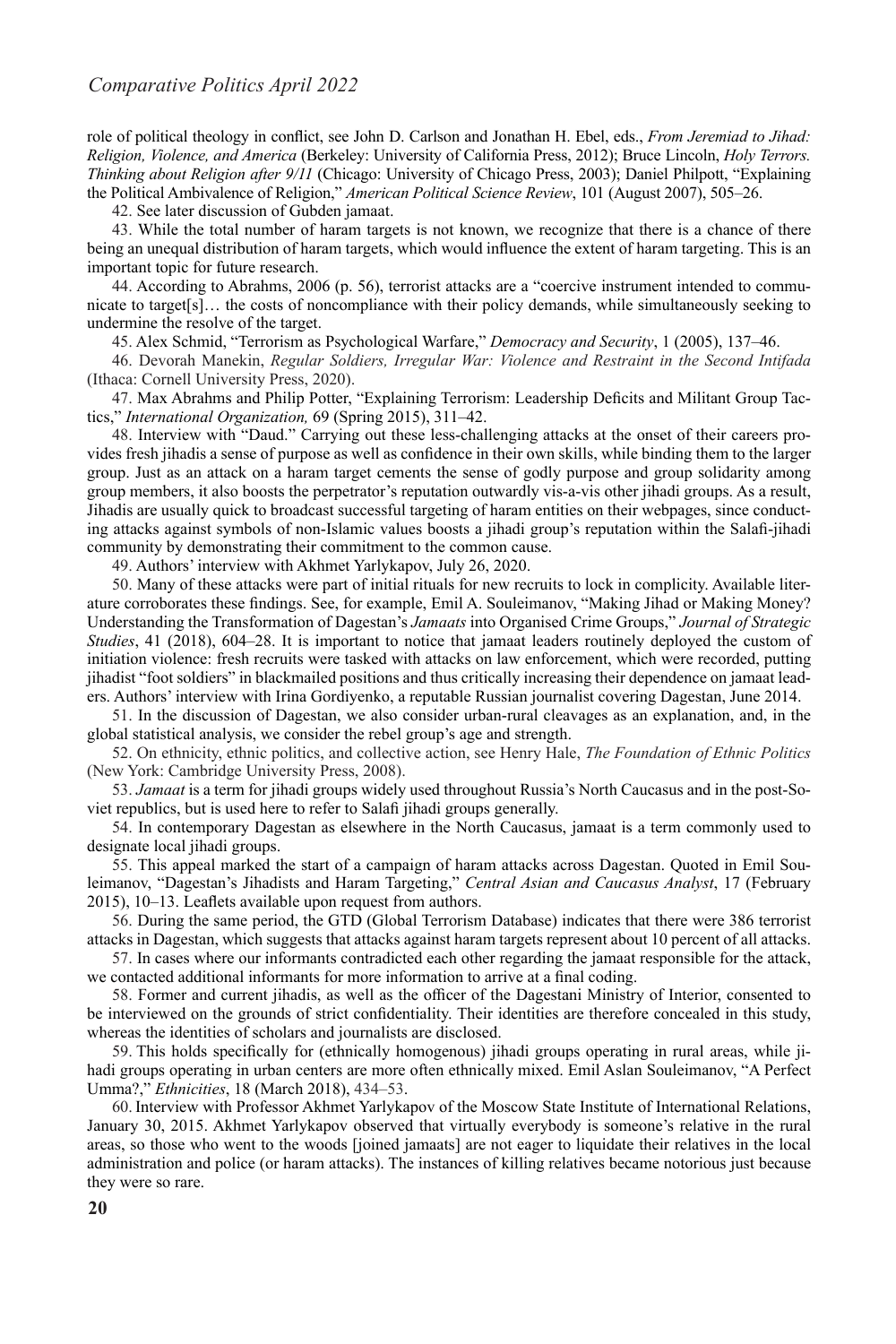61. Olga Tsapieva and Tagir Muslimov, "Etnopoliticheskaya i etnosocialnaya situatsiya v Dagestane i noveyshie konflikty," *Rossiya i musulmanskiy mir*, 3 (2007), https://cyberleninka.ru/article/n/etnopoliticheskaya-i-etnosotsialnaya-situatsiya-v-respublike-dagestan-i-noveyshie-konflikty/viewer.

62. Although clan and nationalism constitute essentially non-Islamic cleavages, known by the derogatory term of *asabiyya* (tribalism or nationalism), which are contrasted to the highly revered concept of *umma*, the one Islamic nation, religious, ethnic, and *tukhum* loyalties are intertwined in Dagestani society. Virginie Collombier and Olivier Roy, eds., *Tribes and Global Jihadism* (New York: Oxford University Press, 2018).

63. Tekushev, "Triumph of the Caucasus Emirate," CSIS, https://csis-website-prod.s3.amazonaws.com/ s3fs-public/legacy\_files/files/publication/120217\_Hahn\_IIPER\_52.pdf. A similar observation holds for Chechen Salafis, culturally proximate to their Dagestani neighbors.

64. Interview with "Sultan."

65. Some of the most well-known mono-ethnic jamaats include the Gubdenskiy, the Karabudakhkentskiy, the Tsumadinskiy, and the Sergokalinskiy jamaats.

66. Some of the most well-known multi-ethnic jamaats include the Sharia, the Khasavyurtovskiy, the Shamilkalinskiy (Makhachkala), the Derbentskiy, the Buynakskiy, the Kizlyarskiy, and Southern (Yuzhniy) jamaats.

67. Interview with "Idris."

- 68. Aslan Souleimanov, 2018.
- 69. Interview with "Akhmed".
- 70. Interview with "Daud."
- 71. Interview with "Said."
- 72. Interview with "Nurmagomed."
- 73. Interview with "Akhmed."
- 74. Interview with "Akhmed."
- 75.Interview with "Abdulla."
- 76. Interview with "Abdul."
- 77. Ware and Kisriev; Souleimanov, 2018.
- 78. Souleimanov, 2018.

79. Haram targeting in Dagestan was most often used as an "educative" and non-lethal tactic rather than a punishing one. The reason behind this decision is the potential cost associated with haram targeting such as the risk to antagonize local supporters as well as the cost of targeting hard targets for identity-based purpose resulting in severe retaliation at the hands of law enforcement. Although the cost-benefit analysis is not part of our argument, it is central to take into consideration to understand why jamaats opted for non-lethal haram targeting to resolve their collective action problem.

80. We thank a reviewer for noting an interesting parallel with the use of sexual violence as an initiation strategy for new recruits, which we mention in the conclusion. See Dara Cohen, *Sexual Violence in Civil War* (Ithaca: Cornell University Press, 2016).

81. Such statements were often made throughout our fieldwork in rural Dagestani villages. Our interviewees discussed about the religious fervor of rural jamaats' fighters including the Gubden jamaat and their dedication to what is described as a purified form of Islam.

82. Magomedali Vagabov, leader of the Gudben jamaat in 2010, launched a series of suicide attacks in Dagestan and across Russia, including in the Moscow Metro. See, Gordon Hahn, *The Caucasus Emirate Mujahideen: Global Jihadism in Russia's North Caucasus and Beyond* (Jefferson: McFarland & Company, 2014).

83. Although the majority of mono-ethnic jamaats in our dataset waged insurgent warfare across urban areas in the republic, only one of those mono-ethnic jamaats*,* the Endireyskaya jamaat, engaged in any significant amount of haram targeting. The Endireyskaya jamaat is composed of Kumyk fighters who are active in Khasavyurt and Kizilyur, as well as their surrounding rural areas, and committed five minor attacks against haram targets in urban areas (with no casualties). Although the jamaat engaged in five haram attacks, the vast majority of their other attacks targeted police forces, state representatives, and religious figures. Moreover, based on a discussion with an MVD officer in Dagestan, we learned that these attacks were done in partnership with a multi-ethnic *jamaat*.

84. Interview with "Sultan."

85. Our interviewees, however, emphasized that strangers were not welcome in tight-knit rural jamaats.

86. We consulted the BAAD database as well as the External Actor Conflict Dataset (EACD) to identify a total of 119 Islamic militant groups that have operated in the period 1998–2015. We then drew extensively on Jones (2014, 2018), Crenshaw (2013), and several online books and reports to code Salafi/Deobandi groups. We also added ten Dagestani outfits to arrive at a total of 142 Islamist militant groups. Next, we collected the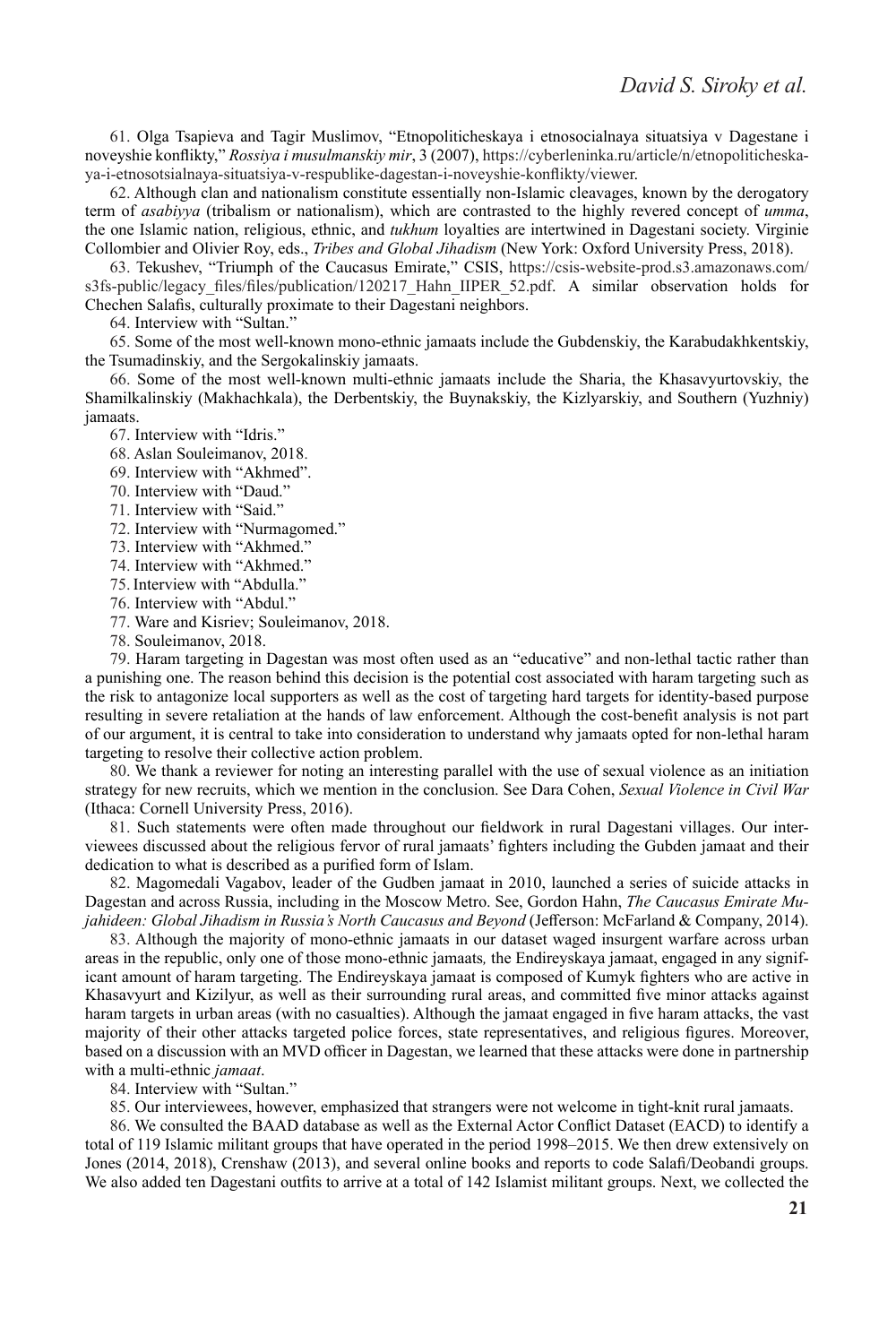data on terrorist attacks for all these groups using the GTD. We filtered these attacks by selecting "soft targets," including businesses (restaurants, bars, cafes, retail stores, bakeries, hotels, and resorts), religious institutions, educational institutions, international NGOs, beach, museums, cultural centers, cultural houses, tourism travel agencies, and tourist sites. We then examined the news related to every attack using the sources reported in the GTD. Those attacks that had a clearly stated haram motive were coded 1 while those with no motive or instrumental motive were coded 0. Importantly, many haram attacks were committed by unknown perpetrators according to GTD. Given the lack of the identity of the group, we did not include these instances in our dataset.

87. Most of the attacks in our data targeted girls' schools in Afghanistan, Dagestan, and Pakistan (114), followed by convenience/grocery stores (23), music shops (10), liquor stores (9), Sufi shrines (9), cafes (7), mausoleums and tombs (4), restaurants (4), brothels (3), cinemas (3), barber shops (2), resorts (2), Shia mosques (2), a health center (1), van with textbooks (1), a livestock fodder manufacturer (1), nightclub (1), and a film studio (1). Three groups—Tehrik-i-Taliban (TTP) in Pakistan, the Taliban in Afghanistan, Daesh in Iraq and Syria, and Boko Haram in Nigeria—were responsible for the bulk of these attacks.

88. To code the ethnic composition of jihadi groups, we relied heavily on Crenshaw, militant profiles portals (Global Security and Tracking Terrorism), as well as online news.

89. Given that there is no available dataset on ethnic composition of terrorist groups, we often had to rely on anecdotal evidence, but our categories are also very coarse.

90. Brenda Shaffer, *The Limits of Culture: Islam and Foreign Policy* (Cambridge: MIT Press, 2006), 277.

91. Marta Crenshaw, 2013. Mapping Militant Organizations, source: http://web.stanford.edu/group/mappingmilitants/cgi-bin/groups/view/105, accessed on March 12, 2019.

92. The Taliban and TTP haram attacks are largely focused on girl schools, which suggests a strategy of deterrence from modernization through fear. Other groups engaged in haram as a form of blackmail or taxation. While this falls outside of the scope of our article, it is open for further research.

93. Bruce Hoffman, "Terrorism Trends and Prospects," in Ian Lesser, Bruce Hoffman, John Arquilla, David Ronfeldt, and Michele Zanini, eds., *Countering the New Terrorism* (Santa Monica: Rand, 1999), 7–13.

94. We use the age of militant groups from the BAAD database: the number of years in existence as of 2015.

95. Lisa Hultman, "Battle Losses and Rebel Violence: Raising the Costs for Fighting," *Terrorism and Political Violence,* 19 (April 2007), 205–22; Reed Wood, "Rebel Capability and Strategic Violence against Civilians," *Journal of Peace Research,* 47 (September 2010), 601–14; Idean Salehyan, David Siroky, and Reed Wood, "External Rebel Sponsorship and Civilian Abuse," *International Organization,* 68 (Summer 2014), 633–61.

96. Victor Asal and R. Karl Rethemeyer, "The Nature of the Beast: Organizational Structures and the Lethality of Terrorist Attacks," *The Journal of Politics,* 70 (April 2008), 437–49.

97. Bloom; Andrew Kydd and Barbara Walter, "The Strategies of Terrorism," *International Security,* 31 (Summer 2006), 49–80.

98. Megan Farrell, "The Logic of Transnational Outbidding," *Journal of Peace Research,* 57 (May 2020), 437–51.

99. We measure this using the size interval of the organization's membership from the BAAD database. This covariate ranges from 0 (up to 100 members) to  $1(100-1,000$  members) to  $2(1,000-10,000$  members) and 3 (over 10,000 members). This variable is labeled "ordsize" in the BAAD database. We transform this categorical measure into binary variable with 1, 2, and 3 treated as strong militants, or 1, and weak militants, or 0.

100. Cohen.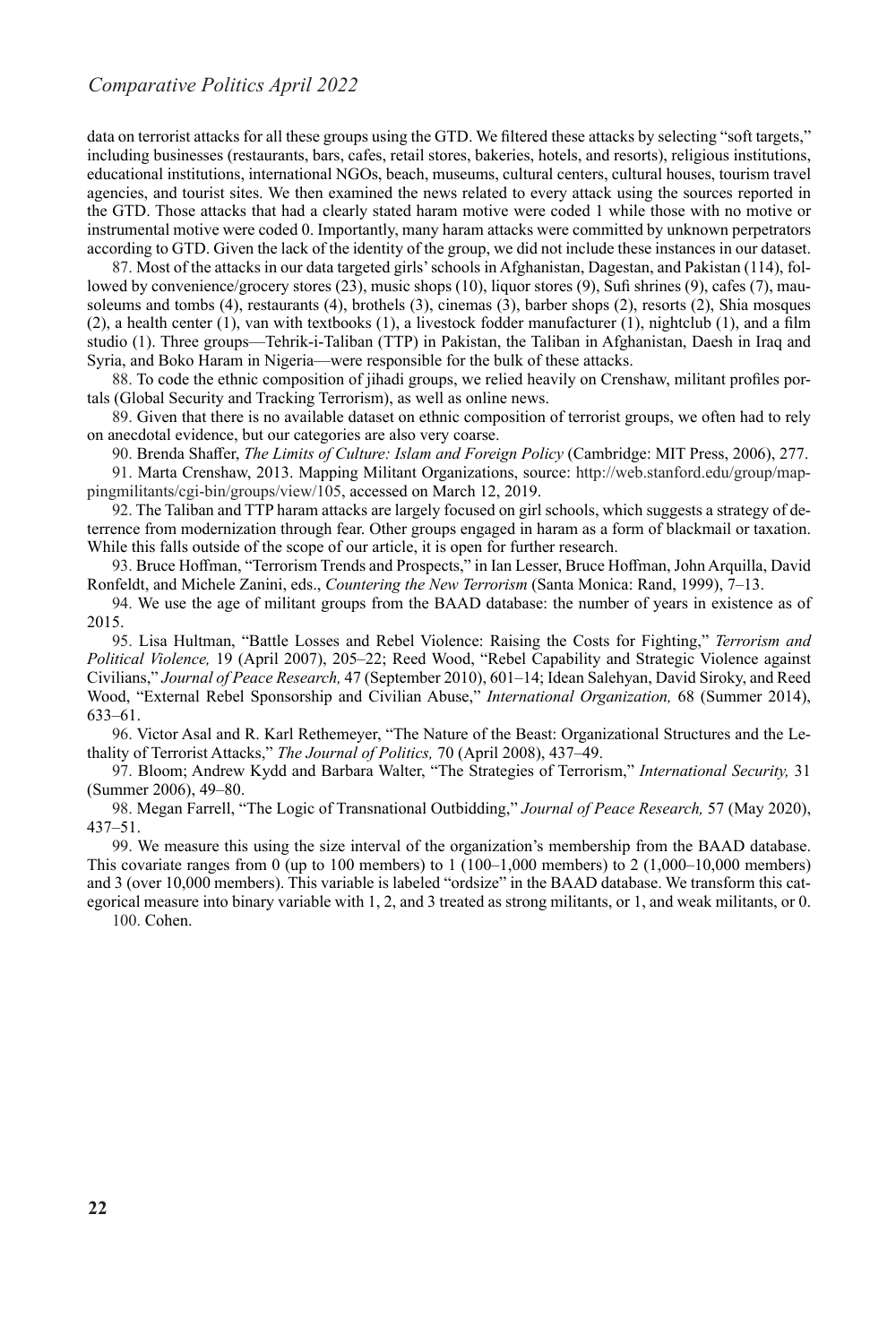## **APPENDIX**

| <b>Table A1</b> Data on all known <i>Haram</i> Attacks in Dagestan between May 17, 2010, |  |  |  |  |  |  |
|------------------------------------------------------------------------------------------|--|--|--|--|--|--|
| to December 27, 2014                                                                     |  |  |  |  |  |  |

| <b>Jamaat</b>                                | <b>Ethnicity</b> | <b>Attacks</b> |
|----------------------------------------------|------------------|----------------|
| Aknada                                       | Mixed            | 1              |
| Akushinskaya                                 | Mixed            | 1              |
| Ashaga-Stalskaya/Suleyman-Stalsaya           | Mixed            | $\overline{2}$ |
| Azerbaijan                                   | Mixed            | $\theta$       |
| Babayurtovskiy                               | Mono             | 1              |
| Bavtugayskaya                                | Mixed            | 1              |
| Buynakskiy                                   | Mixed            | 3              |
| Derbentskiy                                  | Mixed            | 3              |
| Endireyskaya                                 | Mono             | 5              |
| Gagarina                                     | Mixed            | 1              |
| Gergebilskiy                                 | Mono             | 1              |
| Gubdenskiy                                   | Mono             | $\mathbf{0}$   |
| Izberbashskiy                                | Mixed            | $\theta$       |
| Kadar-Karamakhi                              | Mixed            | $\theta$       |
| Karabudakhkentskiy                           | Mono             | 1              |
| Karatinskaya                                 | Mono             | 1              |
| Khasavyurtovskiy                             | Mixed            | 3              |
| Kizilyurtovsky                               | Mixed            | $\mathbf{0}$   |
| Kizlyarskiy                                  | Mixed            | $\mathbf{0}$   |
| Kumtarkalin                                  | Mono             | $\theta$       |
| Levashinskiy                                 | Mono             | $\mathbf{0}$   |
| Makhachkala                                  | Mixed            | $\overline{4}$ |
| Malo-Areshevskaya                            | Mixed            | $\mathbf{1}$   |
| Nogayskiy                                    | Mono             | $\theta$       |
| R. Israpilova                                | Mixed            | 4              |
| Reduktornaya                                 | Mixed            | 1              |
| Sergokalinskiy                               | Mono             | $\theta$       |
| Shamilkala                                   | Mixed            | 4              |
| Shamilkala-Kaspiisk sector                   | Mixed            | $\theta$       |
| Shariat                                      | Mixed            | $\theta$       |
| Sovetskaya                                   | Mixed            | $\overline{2}$ |
| Sulaskaya                                    | Mixed            | $\mathbf{1}$   |
| Tavakkul                                     | Mono             | $\theta$       |
| Tsumada, Botlikh, and Tsuntin (Tsumadinskiy) | Mono             | $\theta$       |
| ul. Yaragskogo/Kotrova                       | Mixed            | 1              |
| Yuzhniy                                      | Mixed            | $\theta$       |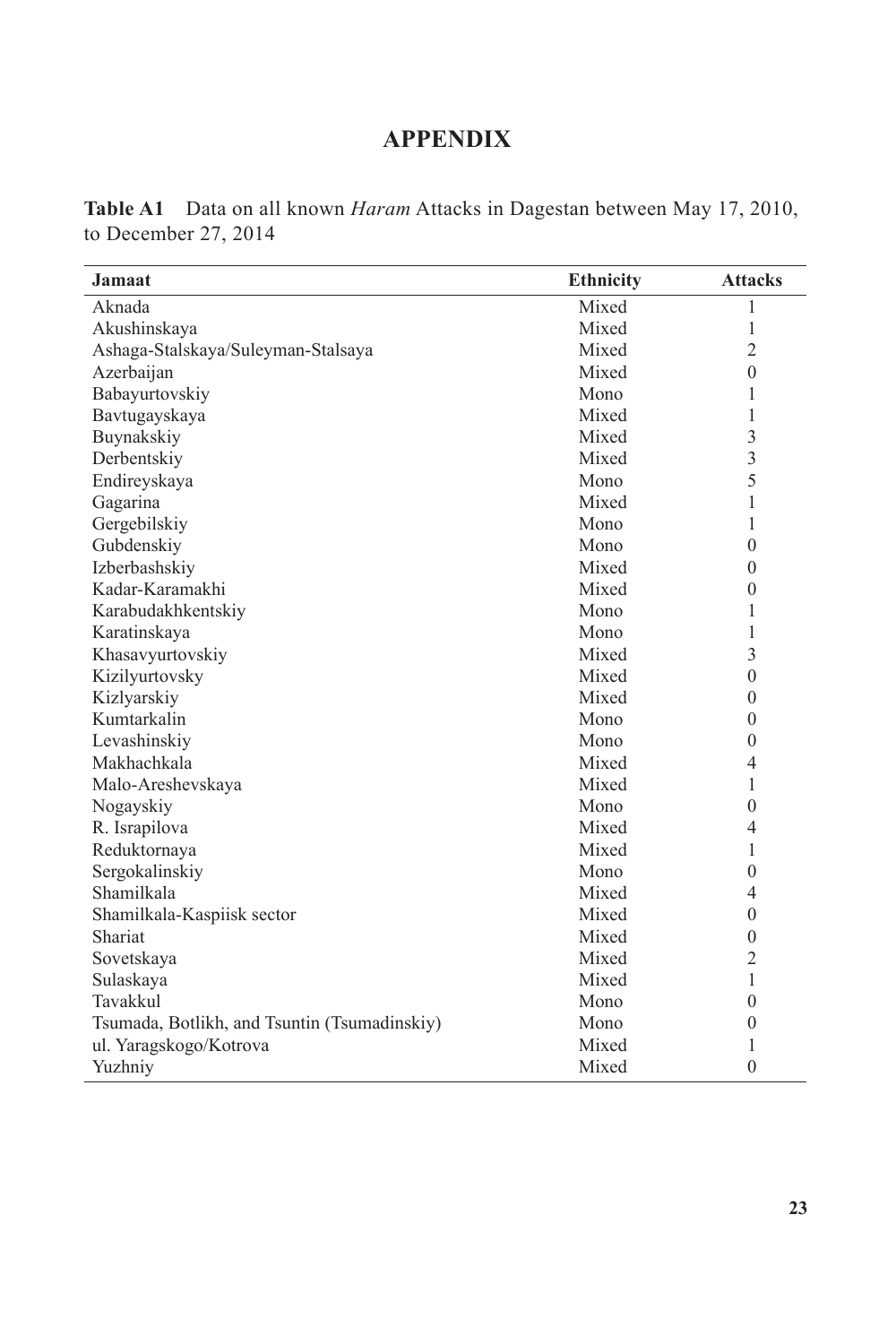| Group                                     | <b>Ethnicity</b> | <b>Attacks</b>   |
|-------------------------------------------|------------------|------------------|
| Abu Bakr al-SiddiqFundamentalistBrigades  | Mono-ethnic      | $\theta$         |
| Abu Sayyaf Group (ASG)                    | Mono-ethnic      | $\mathbf{0}$     |
| Adan-Abyan Province of the Islamic State  | Mono-ethnic      | $\mathbf{0}$     |
| Adan Abyan Islamic Army (AAIA)            | Multi-ethnic     | 2                |
| Aknada                                    | Multi-ethnic     | 1                |
| Akushinskaya                              | Multi-ethnic     | 1                |
| al-Ahwal Brigades                         | Mono-ethnic      | $\theta$         |
| al-Arifeen                                | Mono-ethnic      | $\theta$         |
| al-Badr                                   | Mono-ethnic      | $\boldsymbol{0}$ |
| al-Gama'a al-Islamiyya (GAI)              | Mono-ethnic      | $\theta$         |
| al-Haramayn Brigades                      | Mono-ethnic      | $\mathbf{0}$     |
| al-Ittihaad al-Islami (AIAI)              | Mono-ethnic      | $\theta$         |
| Al-Mua'qi'oonBiddam Brigade               | Multi-ethnic     | 1                |
| al-Oaeda                                  | Multi-ethnic     | $\theta$         |
| al-Qaeda in Aceh                          | Mono-ethnic      | $\theta$         |
| al-Qaeda in Iraq                          | Multi-ethnic     | $\overline{0}$   |
| al-Qaeda in Islamic Maghreb (AQIM)        | Multi-ethnic     | $\overline{0}$   |
| al-Qaeda in the Arabian Penninsula (AQAP) | Multi-ethnic     | $\theta$         |
| al-Shabaab                                | Mono-ethnic      | $\overline{0}$   |
| Ansar al-Dine                             | Mono-ethnic      | 3                |
| Ansar al-Furqan                           | Mono-ethnic      | $\overline{0}$   |
| Ansar al-Islam                            | Mono-ethnic      | $\overline{0}$   |
| Ansar al-Jihad                            | Mono-ethnic      | $\overline{0}$   |
| Ansar al-Sharia                           | Mono-ethnic      | 1                |
|                                           | Multi-ethnic     | $\theta$         |
| Ansar al-Sharia                           |                  |                  |
| Ansar al-Sunnah Army                      | Multi-ethnic     | $\theta$         |
| Ansar Bayt al-Maqdis                      | Mono-ethnic      | $\overline{0}$   |
| Ansaru                                    | Mono-ethnic      | $\theta$         |
| Armed Islamic Group (GIA)                 | Multi-ethnic     | $\overline{0}$   |
| ARS/UIC                                   | Mono-ethnic      | 1                |
| Asbat al-Ansar                            | Mono-ethnic      | $\overline{0}$   |
| Ashaga-Stalskaya/Suleyman-Stalsaya        | Multi-ethnic     | 2                |
| Azerbaijan                                | Multi-ethnic     | 0                |
| Babayurtovskiy                            | Mono-ethnic      | 1                |
| Bangsamoro Islamic Freedom Fighters       | Mono-ethnic      | $\overline{0}$   |
| Battalion of the Martyr Abdullah Azzam    | Multi-ethnic     | 1                |
| Bavtugayskaya                             | Multi-ethnic     | $\mathbf{1}$     |
| Boko Haram                                | Mono-ethnic      | 4                |
| Buynakskiy                                | Multi-ethnic     | 3                |
| Derbentskiy                               | Multi-ethnic     | 3                |
| East Turkistan Islamic Organization       | Mono-ethnic      | $\overline{0}$   |
| East Turkistan Liberation Organization    | Mono-ethnic      | $\overline{0}$   |
| Egyptian Islamic Jihad (EIJ)              | Mono-ethnic      | $\overline{0}$   |
| Endireyskaya                              | Mono-ethnic      | 5                |

**Table A2** Data on all known *Haram* Attacks on the Global Scale (1998–2015)

(*Continued*)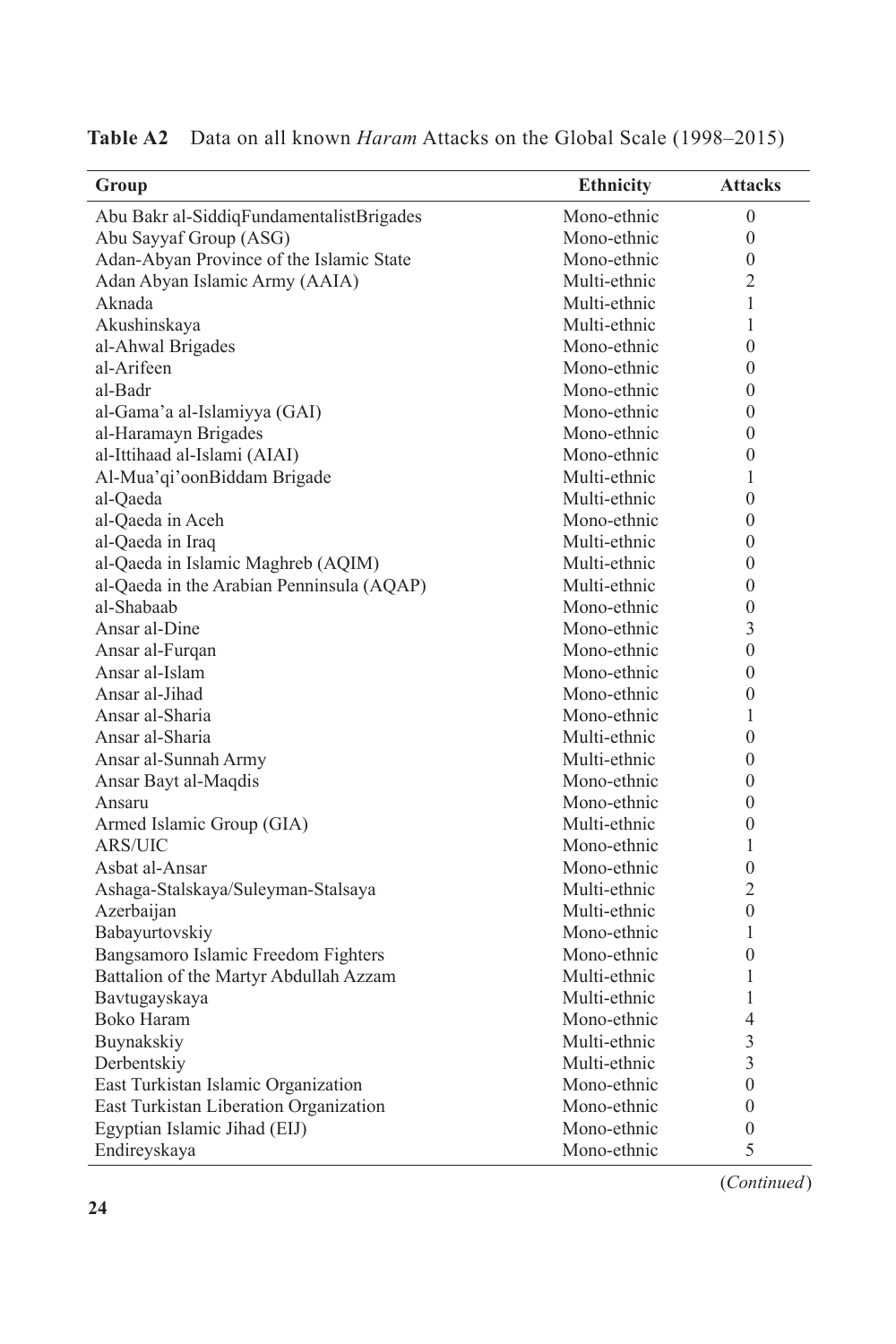| <b>Table A2</b> | (continued) |
|-----------------|-------------|
|-----------------|-------------|

| Group                                   | <b>Ethnicity</b> | <b>Attacks</b> |
|-----------------------------------------|------------------|----------------|
| Gagarina                                | Multi-ethnic     | 1              |
| Gergebilskiy                            | Mono-ethnic      | 1              |
| Gubdenskiy                              | Mono-ethnic      | $\mathbf{0}$   |
| Harakat al-Shuhada'a al-Islamiyah       | NA.              | $\theta$       |
| Harakat ul-Mujahidin (HuM)              | Multi-ethnic     | $\theta$       |
| Hizbul-Islam                            | Mono-ethnic      | $\mathbf{0}$   |
| Islamic Great Eastern Raiders Front     | Mono-ethnic      | $\theta$       |
| Islamic Jihad Brigades                  | NA               | $\mathbf{0}$   |
| Islamic Jihad Group (JIG)               | NA.              | $\theta$       |
| Islamic Movement of Uzbekistan (IMU)    | Multi-ethnic     | $\mathbf{0}$   |
| Islamic ShashantantraAndolon (ISA)      | Mono-ethnic      | $\overline{2}$ |
| Islamic State in Lybia                  | Multi-ethnic     | 3              |
| Islamic State in Somalia                | Mono-ethnic      | $\theta$       |
| Islamic State of Iraq and Levant (ISIL) | Multi-ethnic     | 6              |
| Izberbashskiy                           | Multi-ethnic     | $\theta$       |
| Jabhat al-Nusra                         | Multi-ethnic     | $\theta$       |
| Jaish-e-Mohammad (JeM)                  | Multi-ethnic     | $\theta$       |
| Jaish al-Adl                            | Mono-ethnic      | $\mathbf{0}$   |
| Jaish al-Ta'ifa al-Mansura              | NA.              | $\mathbf{0}$   |
| Jama'atul Mujahideen Bangladesh (JMB)   | Mono-ethnic      | $\mathbf{0}$   |
| Jamaat-ul-Ahrar                         | Multi-ethnic     | $\overline{2}$ |
| Jamaat Ansarullah                       | Mono-ethnic      | $\mathbf{0}$   |
| Jamiat ul-Mujahedin (JuM)               | Mono-ethnic      | $\mathbf{0}$   |
| Jaysh al-Islam                          | Mono-ethnic      | $\mathbf{0}$   |
| Jaysh Al-Muhajirin Wal-Ansar            | Mono-ethnic      | $\theta$       |
| Jemaah Islamiya (JI)                    | Multi-ethnic     | $\theta$       |
| Jund al-Aqsa                            | Multi-ethnic     | $\theta$       |
| Jund al-Sham                            | Multi-ethnic     | $\theta$       |
| Jundallah                               | Mono-ethnic      | $\mathbf{0}$   |
| Jundullah                               | Mono-ethnic      | $\overline{0}$ |
| Kadar-Karamakhi                         | Multi-ethnic     | $\overline{0}$ |
| Karabudakhkentskiy                      | Mono-ethnic      | 1              |
| Karatinskaya                            | Mono-ethnic      | 1              |
| Khasavyurtovskiy                        | Multi-ethnic     | 3              |
| Khorasan Chapter of the Islamic State   | Multi-ethnic     | 1              |
| Kizilyurtovsky                          | Multi-ethnic     | $\theta$       |
| Kizlyarskiy                             | Multi-ethnic     | $\overline{0}$ |
| Kumtarkalin                             | Mono-ethnic      | $\theta$       |
| Lashkar-e-Islam (Pakistan)              | Mono-ethnic      | 0              |
| Lashkar-e-Jhangvi (LeJ)                 | Mono-ethnic      | $\overline{0}$ |
| Lashkar-e-Taiba (LeT)                   | Mono-ethnic      | $\overline{0}$ |
| Lashkar-I-Omar                          | Mono-ethnic      | $\overline{0}$ |
| Laskar Jihad                            | Mono-ethnic      | $\overline{0}$ |

(*Continued*)